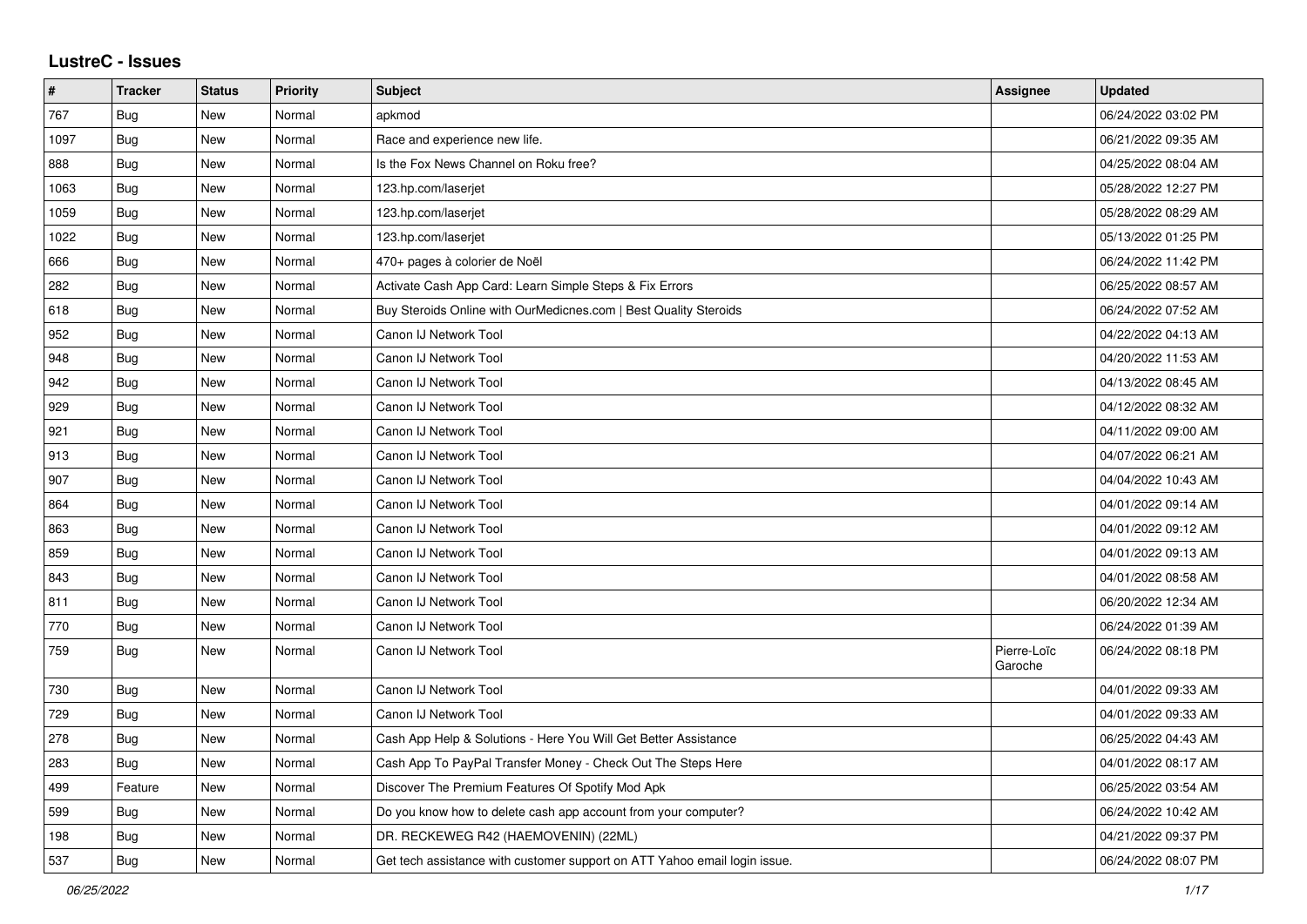| $\vert$ # | <b>Tracker</b> | <b>Status</b> | <b>Priority</b> | <b>Subject</b>                                                                                                                               | <b>Assignee</b>        | <b>Updated</b>      |
|-----------|----------------|---------------|-----------------|----------------------------------------------------------------------------------------------------------------------------------------------|------------------------|---------------------|
| 841       | Bug            | New           | Normal          | How do I activate FOX NOW?                                                                                                                   |                        | 04/01/2022 08:58 AM |
| 839       | Bug            | New           | Normal          | How do I activate FOX NOW?                                                                                                                   |                        | 04/01/2022 08:58 AM |
| 823       | Feature        | New           | Normal          | How much does Disney Plus cost?                                                                                                              | Pierre-Loïc<br>Garoche | 04/01/2022 09:00 AM |
| 226       | Bug            | New           | Normal          | How to find reliable service reviews                                                                                                         | Anonymous              | 04/01/2022 08:46 AM |
| 824       | Feature        | New           | Normal          | How to watch Fox News on my Smart TV or similar devices?                                                                                     | Pierre-Loïc<br>Garoche | 04/01/2022 09:00 AM |
| 76        | Bug            | New           | Normal          | Import error: Load error: imported node real_to_int declared in a regular Lustre file. File "include/conv.lusi", line<br>1, characters 0-64: |                        | 06/25/2022 04:29 AM |
| 947       | Bug            | New           | Normal          | is Disney Now and Disney Plus different?                                                                                                     |                        | 04/14/2022 09:53 AM |
| 941       | Bug            | New           | Normal          | is Disney Now and Disney Plus different?                                                                                                     |                        | 04/20/2022 10:19 AM |
| 886       | <b>Bug</b>     | New           | Normal          | Is the Fox News Channel on Roku free?                                                                                                        |                        | 04/01/2022 09:16 AM |
| 840       | Bug            | New           | Normal          | Is Tubi really free and legal?                                                                                                               |                        | 04/01/2022 08:58 AM |
| 289       | <b>Bug</b>     | New           | Normal          | Recover Yahoo Mail Forgotten Password - Explore Kanata Chinese                                                                               |                        | 06/25/2022 09:00 AM |
| 249       | <b>Bug</b>     | New           | Normal          | Steps to Activate Cash App Card in Less then 2 Minutes - Get Information                                                                     | Pierre-Loïc<br>Garoche | 06/21/2022 07:52 PM |
| 192       | Bug            | New           | Normal          | The code Caffe                                                                                                                               |                        | 05/09/2022 10:16 AM |
| 170       | Feature        | New           | Normal          | top mba colleges in bangalore                                                                                                                |                        | 06/25/2022 12:33 AM |
| 889       | Bug            | New           | Normal          | What is Plex and how it's work?                                                                                                              |                        | 04/01/2022 09:14 AM |
| 887       | Bug            | New           | Normal          | What is Plex and how it's work?                                                                                                              |                        | 04/01/2022 09:16 AM |
| 946       | Bug            | New           | Normal          | What is Plex and Is Plex Legal?                                                                                                              |                        | 04/20/2022 09:07 AM |
| 940       | <b>Bug</b>     | New           | Normal          | What is Plex and Is Plex Legal?                                                                                                              |                        | 04/20/2022 06:31 AM |
| 228       | Bug            | New           | Normal          | Why Does Cash App Transaction Failed? - Here Is the Answer                                                                                   |                        | 06/24/2022 07:49 PM |
| 579       | Bug            | New           | Normal          | YOUR CV MAKES YOUR FIRST IMPRESSION                                                                                                          | Christophe<br>Garion   | 06/24/2022 02:02 AM |
| 1007      | Bug            | New           | Normal          | "ij.start canon                                                                                                                              |                        | 05/18/2022 10:40 AM |
| 995       | Feature        | New           | Normal          | 'ij.start canon                                                                                                                              |                        | 06/14/2022 03:27 PM |
| 1068      | Bug            | New           | Normal          | 123.hp.com/laserjet                                                                                                                          |                        | 05/31/2022 12:22 PM |
| 1046      | Bug            | New           | Normal          | 123.hp.com/laserjet                                                                                                                          |                        | 05/24/2022 10:46 AM |
| 997       | Bug            | New           | Normal          | 123.hp.com/laserjet                                                                                                                          |                        | 05/06/2022 05:33 AM |
| 193       | Bug            | New           | Normal          | 18% Discount on Homeopathic medicines                                                                                                        |                        | 06/24/2022 05:20 PM |
| 1126      | Bug            | New           | Normal          | 1PLSD                                                                                                                                        |                        | 06/25/2022 09:36 AM |
| 1037      | Feature        | New           | Normal          | 1p lsd                                                                                                                                       | Christophe<br>Garion   | 05/19/2022 05:25 AM |
| 807       | Bug            | New           | Normal          | 1v1Battle is a strategic action 'Build and shoot' game                                                                                       |                        | 04/01/2022 08:56 AM |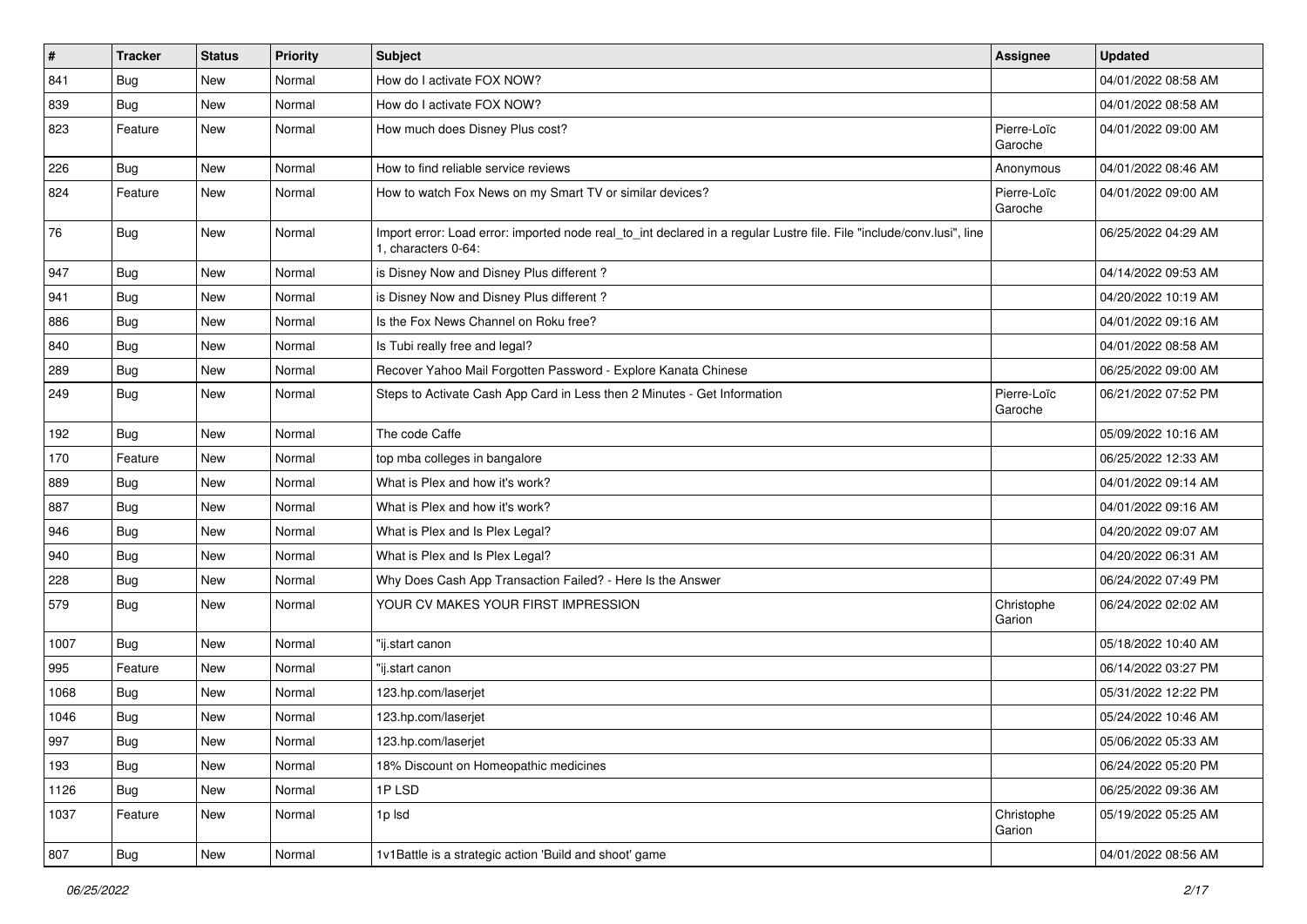| $\sharp$ | <b>Tracker</b> | <b>Status</b> | <b>Priority</b> | <b>Subject</b>                                                 | <b>Assignee</b>        | <b>Updated</b>      |
|----------|----------------|---------------|-----------------|----------------------------------------------------------------|------------------------|---------------------|
| 265      | <b>Bug</b>     | New           | Normal          | 3 Faq's On Downloading To Your Apple Ipod                      |                        | 06/24/2022 08:41 AM |
| 1029     | <b>Bug</b>     | New           | Normal          | 5 Reasons Why People Love Coloring Pages?                      |                        | 05/16/2022 11:53 AM |
| 504      | Bug            | New           | Normal          | A beginner should always look for online Java assignment help! |                        | 06/25/2022 03:56 AM |
| 735      | Bug            | New           | Normal          | A quick fix of how to get money back from cash app stocks      |                        | 06/24/2022 07:30 AM |
| 145      | Bug            | New           | Normal          | abdulbaissagar                                                 |                        | 06/23/2022 10:46 PM |
| 939      | <b>Bug</b>     | New           | Normal          | Ability to change sound notifications                          | Christophe<br>Garion   | 05/11/2022 10:07 PM |
| 142      | Feature        | New           | Normal          | About ashimary hair                                            |                        | 06/24/2022 04:10 PM |
| 156      | <b>Bug</b>     | New           | Normal          | Access old cash app account                                    |                        | 04/01/2022 08:00 AM |
| 275      | <b>Bug</b>     | New           | Normal          | Activate Cash App Card With Or Without QR - Step By Step Guide | Pierre-Loïc<br>Garoche | 06/24/2022 11:17 PM |
| 230      | Bug            | New           | Normal          | Add Money To Cash App Card - Auto Cash Apps                    |                        | 06/21/2022 08:18 AM |
| 116      | Bug            | New           | Normal          | aertaeyg                                                       |                        | 06/24/2022 12:43 PM |
| 184      | <b>Bug</b>     | New           | Normal          | <b>Affordable Business Writing Services</b>                    |                        | 06/24/2022 02:47 AM |
| 122      | Bug            | New           | Normal          | <b>AFL Live Stream</b>                                         |                        | 04/01/2022 07:55 AM |
| 203      | Bug            | New           | Low             | Airport Taxi Guildford                                         | Anonymous              | 04/01/2022 08:50 AM |
| 239      | <b>Bug</b>     | New           | Normal          | Algunas características más de Choices MOD APK                 |                        | 06/23/2022 05:10 PM |
| 286      | Bug            | New           | Normal          | All About Cash App Transfer Fail Problems                      |                        | 04/01/2022 07:49 AM |
| 284      | Bug            | New           | Normal          | All About Cash App Transfer Fail Problems                      |                        | 06/24/2022 10:09 PM |
| 251      | Bug            | New           | Normal          | All About Cash App Transfer Fail Problems                      | Pierre-Loïc<br>Garoche | 06/25/2022 05:44 AM |
| 190      | <b>Bug</b>     | New           | Normal          | All About Cash App Transfer Fail Problems                      |                        | 06/25/2022 06:35 AM |
| 175      | Feature        | New           | Normal          | All About Cash App Transfer Fail Problems                      |                        | 06/24/2022 10:57 PM |
| 911      | Bug            | New           | Normal          | Aluminum Windows & Doors                                       |                        | 04/06/2022 08:10 PM |
| 476      | Feature        | New           | High            | <b>American Airlines Reservations</b>                          |                        | 06/25/2022 07:00 AM |
| 233      | Bug            | New           | Normal          | Anauthorsway.com: My User Experience                           |                        | 06/24/2022 01:43 AM |
| 660      | <b>Bug</b>     | New           | Normal          | Anchovies Nutrition Facts And Health Benefits                  |                        | 04/01/2022 09:40 AM |
| 918      | <b>Bug</b>     | New           | Normal          | Antivirus for IOS                                              |                        | 06/16/2022 10:36 PM |
| 760      | Bug            | New           | Normal          | apkmod                                                         |                        | 05/20/2022 05:32 AM |
| 1054     | <b>Bug</b>     | New           | Normal          | Apkmodule                                                      | Pierre-Loïc<br>Garoche | 05/26/2022 03:37 PM |
| 896      | Feature        | New           | Normal          | Application of North Finder in Mining Industry                 | Xavier Thirioux        | 04/01/2022 09:49 AM |
| 899      | Feature        | New           | Normal          | Application of Optical Fiber Gyroscope                         | Christophe<br>Garion   | 04/02/2022 11:23 AM |
| 519      | <b>Bug</b>     | New           | Normal          | Are you finding online UK Assignment writers?                  |                        | 06/25/2022 08:58 AM |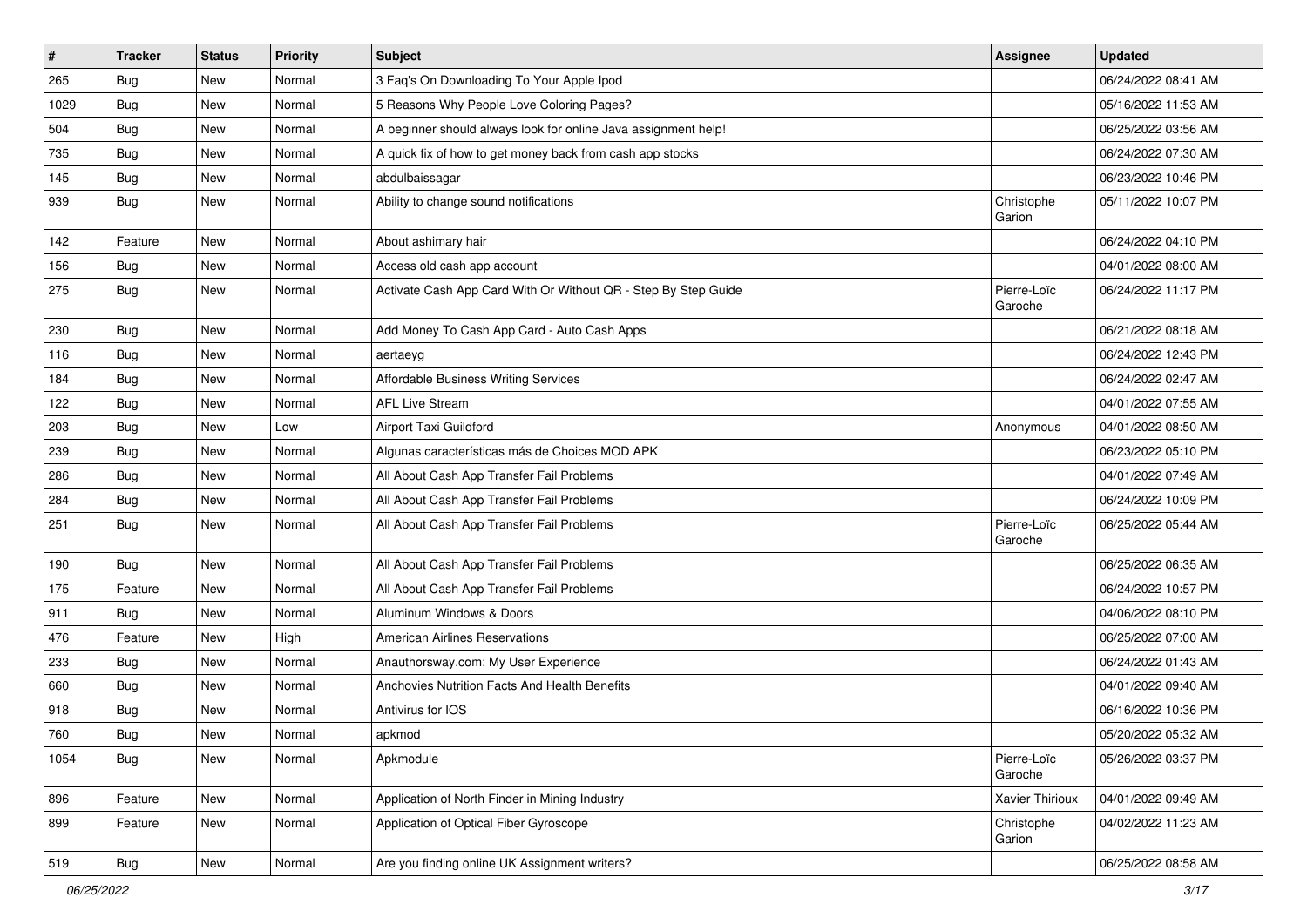| $\sharp$ | <b>Tracker</b> | <b>Status</b> | <b>Priority</b> | Subject                                                                   | <b>Assignee</b>        | <b>Updated</b>      |
|----------|----------------|---------------|-----------------|---------------------------------------------------------------------------|------------------------|---------------------|
| 273      | Bug            | New           | High            | assignment help online                                                    |                        | 04/01/2022 08:17 AM |
| 787      | Bug            | <b>New</b>    | Normal          | <b>Assured Assignment Help</b>                                            |                        | 06/24/2022 06:54 AM |
| 302      | Bug            | New           | Normal          | Auto Electrical Repair Services in Norcross GA                            |                        | 06/10/2022 06:30 AM |
| 297      | Bug            | New           | Normal          | Auto Lighting Installation Services in Norcross GA                        |                        | 04/01/2022 07:21 AM |
| 396      | Bug            | New           | Normal          | Auto Transport Services in Annapolis MD                                   |                        | 04/01/2022 07:15 AM |
| 372      | Bug            | New           | Normal          | Auto Transport Services in Arlington County VA                            |                        | 06/12/2022 12:45 PM |
| 360      | Bug            | New           | Normal          | Auto Transport Services in Baltimore MD                                   |                        | 04/01/2022 07:13 AM |
| 378      | <b>Bug</b>     | New           | Normal          | Auto Transport Services in Fairfax VA                                     |                        | 04/01/2022 07:17 AM |
| 384      | <b>Bug</b>     | New           | Normal          | Auto Transport Services in McLean VA                                      |                        | 04/01/2022 07:17 AM |
| 402      | Bug            | New           | Normal          | Auto Transport Services in Potomac MD                                     |                        | 04/01/2022 07:47 AM |
| 390      | <b>Bug</b>     | New           | Normal          | Auto Transport Services in Sterling VA                                    |                        | 04/01/2022 07:16 AM |
| 366      | Bug            | New           | Normal          | Auto Transport Services in Washington DC                                  |                        | 04/01/2022 07:12 AM |
| 491      | Feature        | New           | Normal          | Automatically download and paste Reddit wallpapers into Windows           |                        | 06/25/2022 08:41 AM |
| 958      | <b>Bug</b>     | New           | Normal          | Avail Cash app support service to know Sutton bank cash app number        |                        | 04/19/2022 12:02 PM |
| 702      | Bug            | New           | Normal          | Avail Chime Customer Service to know How To Get Chime Bank Statement      |                        | 06/21/2022 08:32 AM |
| 731      | Bug            | New           | Normal          | Avail Of Cash App Customer Service If Unable To Down Cash App Mobile App? |                        | 04/01/2022 09:33 AM |
| 936      | <b>Bug</b>     | New           | Normal          | Avantages de l'extension AliTools pour faire du shopping sur Aliexpress   | Pierre-Loïc<br>Garoche | 04/12/2022 11:35 AM |
| 954      | Bug            | New           | Normal          | AZ Screen Recorder Mod                                                    |                        | 04/20/2022 11:11 AM |
| 191      | Bug            | New           | Normal          | <b>B2B Branding</b>                                                       |                        | 06/13/2022 12:50 AM |
| 989      | Bug            | New           | Normal          | Barewoods Wax Cigar                                                       |                        | 06/14/2022 08:06 PM |
| 216      | Feature        | New           | High            | Barry Keoghan                                                             | Pierre-Loïc<br>Garoche | 06/24/2022 05:04 AM |
| 146      | <b>Bug</b>     | New           | Normal          | bayabais                                                                  |                        | 06/25/2022 06:11 AM |
| 247      | Bug            | New           | Normal          | best 4 Channel Amp                                                        |                        | 06/24/2022 09:44 PM |
| 786      | Bug            | New           | Normal          | Best Assignment Help in Australia & UK                                    |                        | 06/21/2022 09:28 PM |
| 254      | Feature        | New           | Normal          | best ayurvedic treatment for psoriasis                                    |                        | 04/01/2022 08:13 AM |
| 545      | Feature        | <b>New</b>    | Normal          | <b>Best Canvas Print Company</b>                                          |                        | 06/17/2022 08:25 PM |
| 255      | Feature        | New           | Normal          | best doctor for psoriasis                                                 |                        | 06/25/2022 05:07 AM |
| 602      | <b>Bug</b>     | New           | Normal          | Best Essay Writing Service UK                                             | Pierre-Loïc<br>Garoche | 06/24/2022 07:28 AM |
| 601      | <b>Bug</b>     | New           | Normal          | Best Essay Writing Service UK                                             | Pierre-Loïc<br>Garoche | 06/24/2022 10:50 AM |
| 879      | Feature        | New           | Normal          | Best Garage Door Repair in Massachusetts                                  |                        | 04/01/2022 09:16 AM |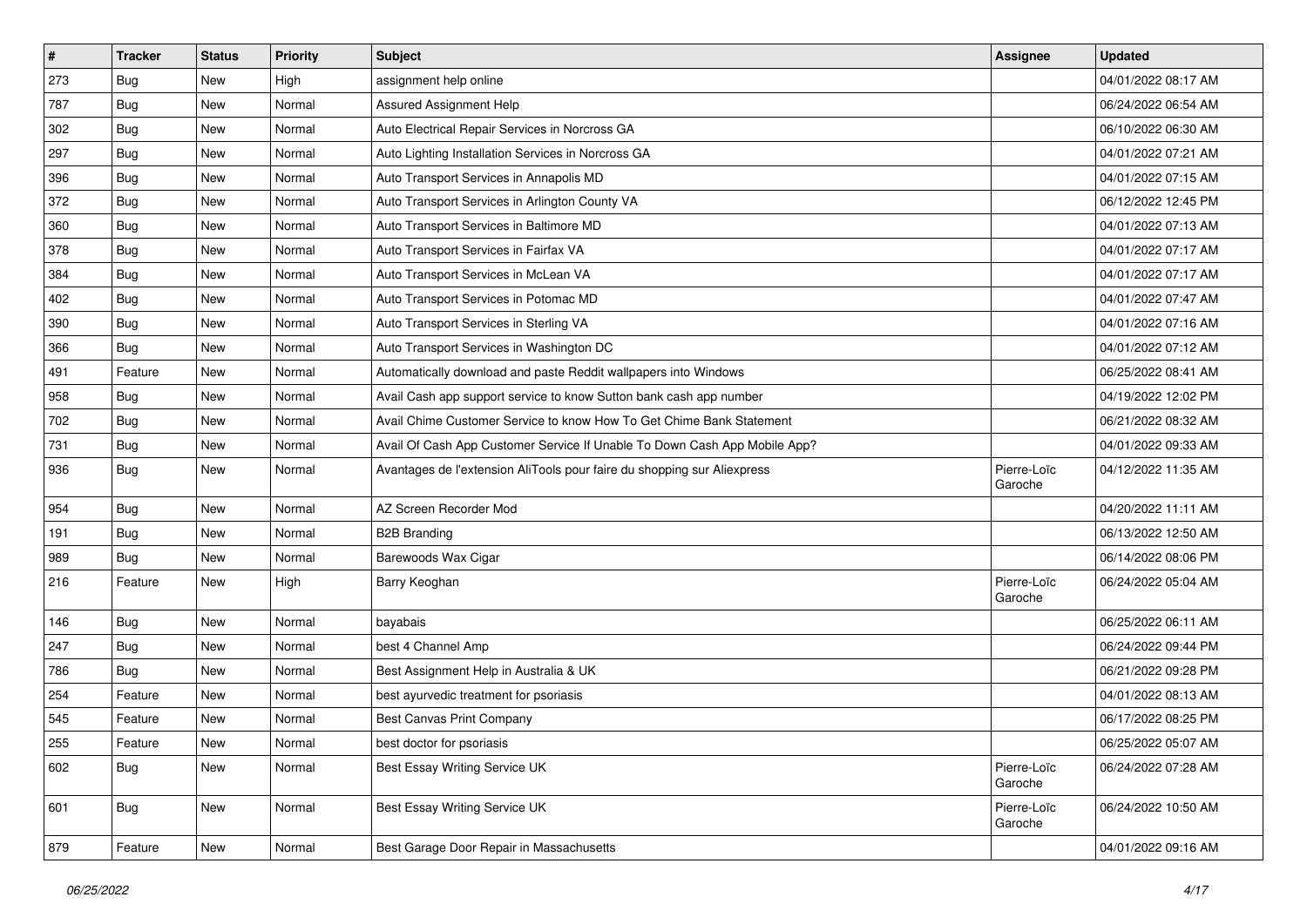| #    | <b>Tracker</b> | <b>Status</b> | <b>Priority</b> | <b>Subject</b>                                                                   | <b>Assignee</b>        | <b>Updated</b>      |
|------|----------------|---------------|-----------------|----------------------------------------------------------------------------------|------------------------|---------------------|
| 257  | Bug            | New           | Normal          | Best latte machines                                                              |                        | 06/24/2022 06:11 PM |
| 586  | <b>Bug</b>     | <b>New</b>    | Normal          | Best Modifications For Your Mobile Phone                                         |                        | 06/24/2022 08:48 AM |
| 1050 | Feature        | New           | Normal          | Best Smart Phone Repair in Delhi                                                 |                        | 05/25/2022 10:33 AM |
| 780  | Bug            | New           | Normal          | Best Whatsapp Modified APKs                                                      | Pierre-Loïc<br>Garoche | 06/25/2022 06:54 AM |
| 741  | <b>Bug</b>     | New           | Normal          | <b>Blockchain Technology Solutions</b>                                           |                        | 04/01/2022 09:02 AM |
| 202  | Bug            | New           | Normal          | blonde wig                                                                       |                        | 06/24/2022 08:01 AM |
| 143  | Bug            | New           | Normal          | Bob lace front wigs                                                              |                        | 06/25/2022 12:07 AM |
| 179  | Bug            | New           | Normal          | body wave                                                                        |                        | 04/01/2022 08:41 AM |
| 299  | Bug            | New           | Normal          | Brake Caliper Painting Services in Norcross GA                                   |                        | 04/01/2022 07:20 AM |
| 831  | Bug            | New           | Normal          | Build and shoot                                                                  |                        | 05/29/2022 04:47 PM |
| 1052 | Bug            | New           | Normal          | Build Now GG is a new battle royale game.                                        |                        | 05/26/2022 04:24 AM |
| 835  | <b>Bug</b>     | New           | Normal          | Build your strong army with Taming io                                            |                        | 04/01/2022 08:59 AM |
| 557  | Feature        | New           | Normal          | <b>Business Law Assignment Help</b>                                              |                        | 06/24/2022 10:05 AM |
| 621  | <b>Bug</b>     | New           | Normal          | Buy All Modafinil & Armodafinil Tablets @Buy Modafinil US                        |                        | 06/24/2022 09:26 AM |
| 611  | Feature        | New           | Normal          | Buy All Modafinil & Armodafinil Tablets @Buy Modafinil US                        |                        | 06/25/2022 12:31 AM |
| 616  | Bug            | New           | Normal          | Buy Anavar Tablets   Anavar For Sale in USA, UK & Australia                      |                        | 06/24/2022 03:52 PM |
| 613  | Bug            | New           | Normal          | Buy Aspadol 100mg Tab Online in US, UK, AU   Erospharmacy                        |                        | 06/24/2022 03:56 AM |
| 494  | Bug            | New           | Normal          | <b>Buy Discussion Post</b>                                                       |                        | 06/25/2022 03:19 AM |
| 635  | Bug            | New           | Normal          | Buy Steroids Online with OurMedicnes.com   Best Quality Steroids                 |                        | 06/23/2022 09:09 PM |
| 924  | Bug            | New           | Normal          | buy tec 9                                                                        |                        | 04/11/2022 02:54 PM |
| 634  | <b>Bug</b>     | New           | Normal          | Buy Vidalista Tablets (Tadalafil) at [\$25 OFF + Free Shipping] Vidalistatablets |                        | 06/23/2022 11:20 PM |
| 617  | Bug            | New           | Normal          | Buy Vidalista Tablets (Tadalafil) at [\$25 OFF + Free Shipping] Vidalistatablets |                        | 06/24/2022 05:14 PM |
| 259  | <b>Bug</b>     | New           | Normal          | call center services                                                             |                        | 06/23/2022 05:30 PM |
| 690  | Bug            | New           | Normal          | campervan hire                                                                   |                        | 06/25/2022 01:32 AM |
| 1044 | <b>Bug</b>     | New           | Normal          | Can I Disapprove If Random Person Sent Me Money On Cash App?                     |                        | 05/26/2022 03:51 PM |
| 964  | Bug            | New           | Normal          | Can I Fix Cash App Transfer Failed Issues By Adding Sufficient Funds?            |                        | 04/21/2022 10:23 AM |
| 522  | Feature        | New           | Normal          | Can You Check App Limits, If Cash app won't let me send money?                   |                        | 06/24/2022 06:33 PM |
| 865  | Bug            | New           | Normal          | Canon IJ Printer Utility                                                         |                        | 05/18/2022 07:24 PM |
| 951  | Bug            | New           | Normal          | Canon.com/ijsetup                                                                |                        | 04/20/2022 10:18 AM |
| 944  | Feature        | New           | Normal          | Canon.com/ijsetup                                                                |                        | 04/16/2022 01:25 PM |
| 847  | Feature        | New           | Normal          | Canon.com/ijsetup                                                                |                        | 04/01/2022 09:08 AM |
| 845  | Feature        | New           | Normal          | canon.com/ijsetup                                                                |                        | 04/01/2022 08:58 AM |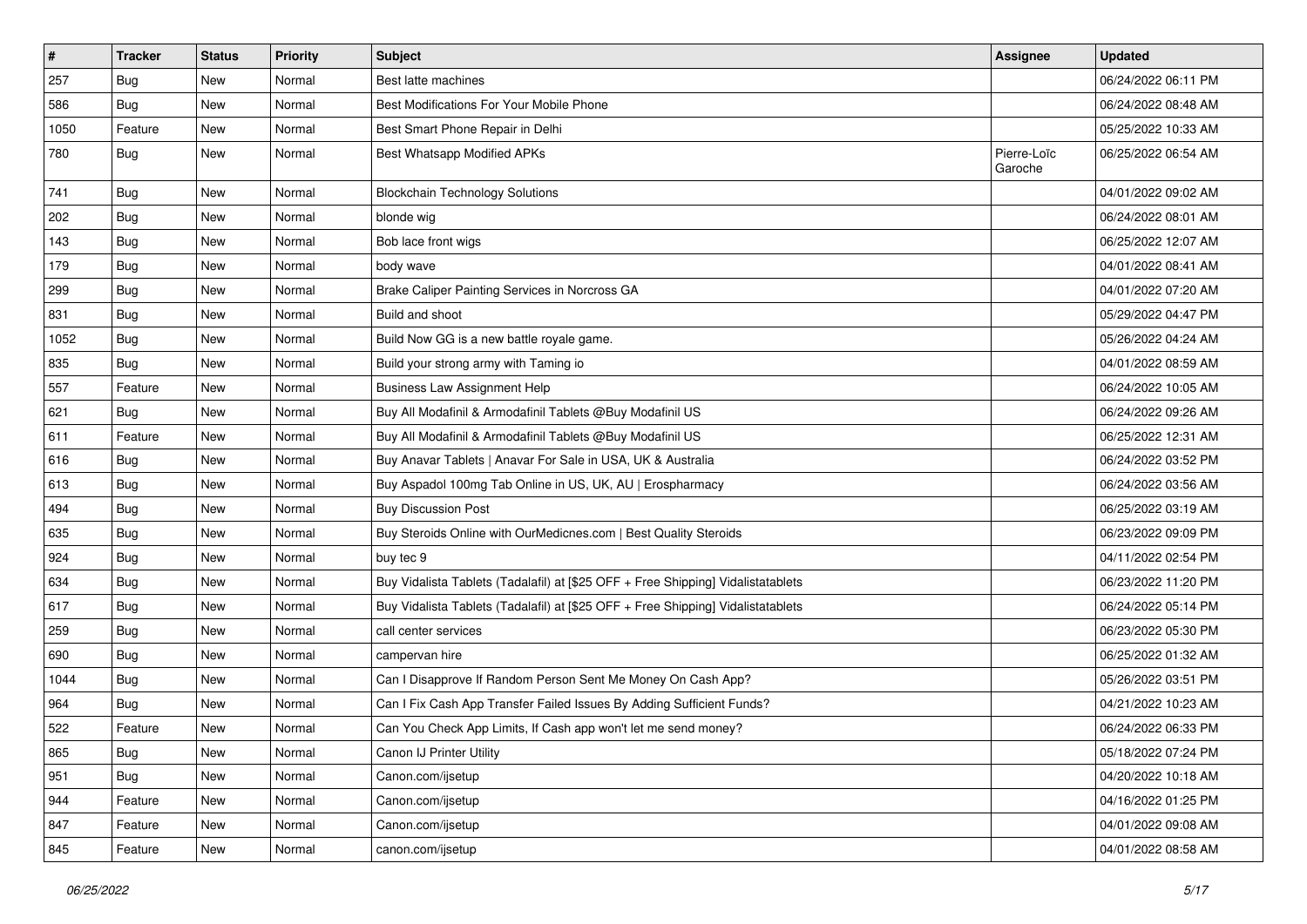| $\vert$ # | <b>Tracker</b> | <b>Status</b> | <b>Priority</b> | <b>Subject</b>                                                       | <b>Assignee</b>        | <b>Updated</b>      |
|-----------|----------------|---------------|-----------------|----------------------------------------------------------------------|------------------------|---------------------|
| 813       | Feature        | New           | Normal          | Canon.com/ijsetup                                                    |                        | 05/25/2022 08:27 AM |
| 812       | Feature        | <b>New</b>    | Normal          | canon.com/ijsetup                                                    |                        | 06/24/2022 02:59 AM |
| 155       | Bug            | New           | Normal          | Cant access my cash app account                                      | Pierre-Loïc<br>Garoche | 06/22/2022 02:15 PM |
| 298       | Bug            | <b>New</b>    | Normal          | Car Stereo Installation Services in Norcross GA                      |                        | 04/01/2022 07:20 AM |
| 354       | Bug            | New           | Normal          | Car Upholstery Cleaning Services in Chesapeake VA                    |                        | 04/01/2022 07:14 AM |
| 338       | <b>Bug</b>     | New           | Normal          | Car Upholstery Cleaning Services in Norfolk VA                       |                        | 04/01/2022 07:23 AM |
| 323       | Bug            | New           | Normal          | Car Upholstery Cleaning Services in Virginia Beach VA                |                        | 04/01/2022 07:26 AM |
| 303       | <b>Bug</b>     | New           | Normal          | Car Wrapping Services in Norcross GA                                 |                        | 04/01/2022 07:22 AM |
| 408       | Bug            | <b>New</b>    | Normal          | Carpet Cleaning Boston MA                                            |                        | 04/01/2022 07:47 AM |
| 424       | Bug            | New           | Normal          | Carpet Cleaning Brookline MA                                         |                        | 04/01/2022 07:45 AM |
| 457       | <b>Bug</b>     | New           | Normal          | Carpet Cleaning Medford MA                                           |                        | 06/24/2022 02:55 AM |
| 433       | Bug            | <b>New</b>    | Normal          | Carpet Cleaning Newton MA                                            |                        | 04/01/2022 07:50 AM |
| 449       | <b>Bug</b>     | New           | Normal          | Carpet Cleaning Quincy MA                                            |                        | 04/01/2022 07:48 AM |
| 340       | <b>Bug</b>     | New           | Normal          | Carpet Cleaning Services in Chesapeake VA                            |                        | 04/01/2022 07:23 AM |
| 325       | <b>Bug</b>     | New           | Normal          | Carpet Cleaning Services in Norfolk VA                               |                        | 04/01/2022 07:26 AM |
| 307       | <b>Bug</b>     | New           | Normal          | Carpet Cleaning Services in Virginia Beach VA                        |                        | 04/01/2022 07:19 AM |
| 416       | Bug            | <b>New</b>    | Normal          | Carpet Cleaning Somerville MA                                        |                        | 04/01/2022 07:46 AM |
| 441       | <b>Bug</b>     | New           | Normal          | Carpet Cleaning Watertown MA                                         |                        | 06/02/2022 06:00 PM |
| 465       | Bug            | New           | Normal          | Carpet Cleaning Westchester MA                                       |                        | 06/22/2022 07:24 AM |
| 341       | Bug            | <b>New</b>    | Normal          | Carpet Repairing Services in Chesapeake VA                           |                        | 04/01/2022 07:23 AM |
| 326       | Bug            | <b>New</b>    | Normal          | Carpet Repairing Services in Norfolk VA                              |                        | 04/01/2022 07:26 AM |
| 308       | Bug            | <b>New</b>    | Normal          | Carpet Repairing Services in Virginia Beach VA                       |                        | 04/01/2022 07:19 AM |
| 775       | <b>Bug</b>     | New           | Normal          | cash app                                                             |                        | 02/14/2022 08:20 AM |
| 227       | <b>Bug</b>     | New           | Normal          | Cash App Help & Solutions - Here You Will Get Better Assistance      |                        | 06/10/2022 12:53 AM |
| 895       | Bug            | <b>New</b>    | Normal          | Cash App Scams                                                       |                        | 06/18/2022 02:36 PM |
| 582       | <b>Bug</b>     | New           | Normal          | Cash App Won't Let Me Send Money If There Is A Low Balance Available | Pierre-Loïc<br>Garoche | 06/22/2022 03:07 PM |
| 1057      | Bug            | New           | Normal          | <b>CCPlay Education Edition APK</b>                                  |                        | 06/07/2022 04:07 AM |
| 838       | Bug            | New           | Normal          | Celebrity Hunter Mod apk - Como instalá-lo                           |                        | 04/01/2022 08:58 AM |
| 507       | Bug            | New           | Normal          | central.bitdefender.com                                              |                        | 06/24/2022 01:37 PM |
| 493       | Feature        | New           | High            | chainsaw dance                                                       |                        | 06/24/2022 08:01 PM |
| 1102      | Bug            | New           | Normal          | Charlottesville Travel Guide?                                        |                        | 06/24/2022 10:10 AM |
| 531       | <b>Bug</b>     | New           | Normal          | Cheap Assignment Writing Service UK                                  | Anonymous              | 06/25/2022 02:56 AM |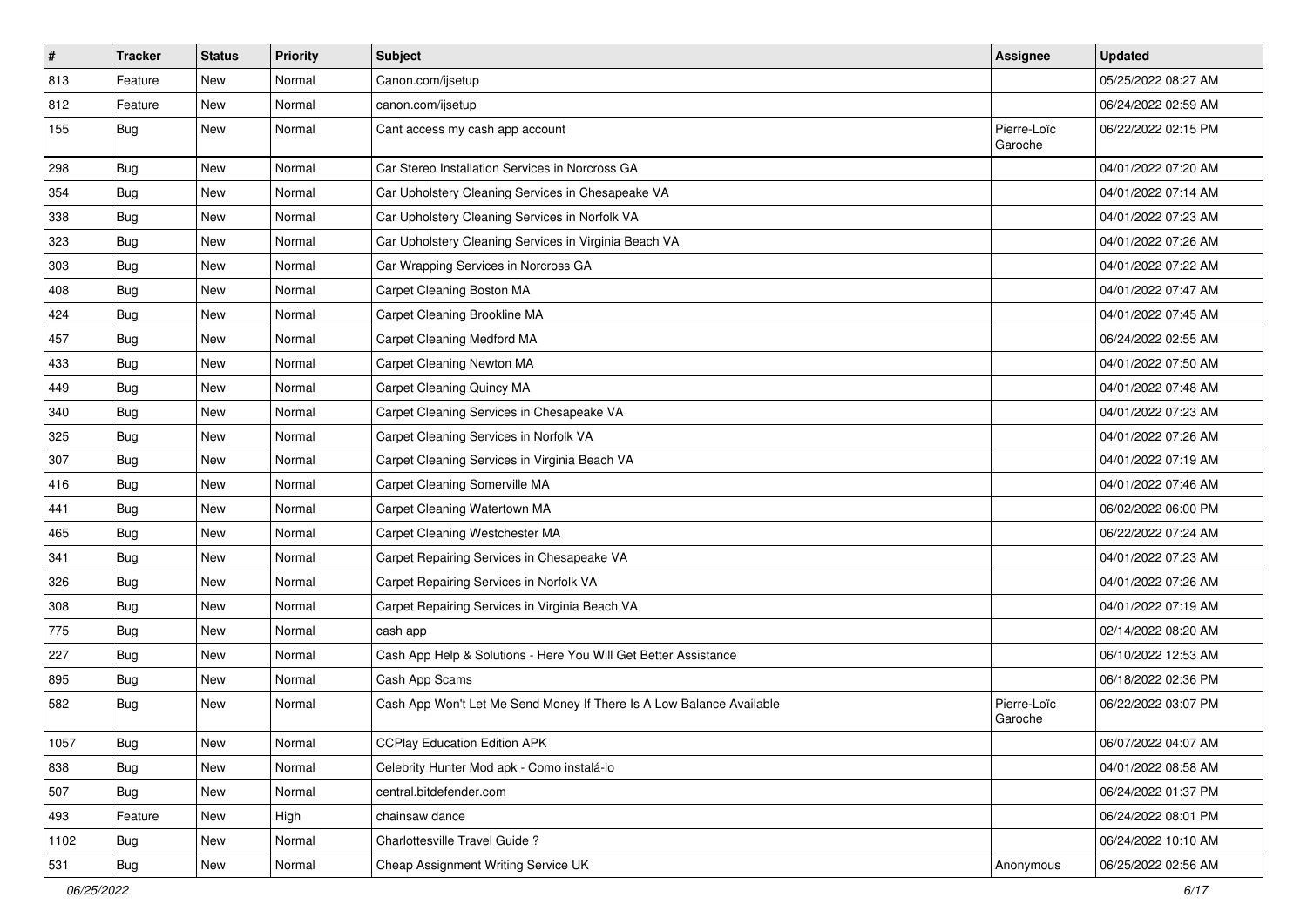| $\vert$ # | <b>Tracker</b> | <b>Status</b> | Priority  | <b>Subject</b>                                                 | Assignee               | <b>Updated</b>      |
|-----------|----------------|---------------|-----------|----------------------------------------------------------------|------------------------|---------------------|
| 530       | Bug            | New           | Normal    | Cheap Assignment Writing Service UK                            | Anonymous              | 06/24/2022 03:21 PM |
| 206       | Bug            | New           | Low       | <b>Cheap Electric Bikes</b>                                    |                        | 06/25/2022 01:44 AM |
| 487       | Bug            | New           | Normal    | Cheap Fake Dunks                                               |                        | 06/25/2022 07:24 AM |
| 575       | Feature        | New           | Low       | cheap jordan replicas for sale                                 | Pierre-Loïc<br>Garoche | 06/24/2022 07:28 AM |
| 867       | Bug            | New           | Low       | cheap Yeezys                                                   | Pierre-Loïc<br>Garoche | 04/01/2022 09:12 AM |
| 610       | Feature        | New           | Normal    | CheapestMedsShop 100% Safe Medicines Online in USA UK & AUS.   |                        | 06/24/2022 11:23 PM |
| 632       | Bug            | New           | Normal    | CheapestMedsShop   100% Safe Medicines Online in UK & AUS.     |                        | 06/23/2022 05:23 AM |
| 622       | <b>Bug</b>     | New           | Normal    | CheapestMedsShop   100% Safe Medicines Online in UK & AUS.     |                        | 06/24/2022 07:10 PM |
| 615       | <b>Bug</b>     | New           | Normal    | CheapestMedsShop   100% Safe Medicines Online in USA UK & AUS. |                        | 06/24/2022 04:00 AM |
| 769       | <b>Bug</b>     | New           | Normal    | check my cash app                                              |                        | 06/25/2022 04:55 AM |
| 521       | Feature        | New           | Normal    | Check out the Cash app Card balance for an overdraft.          | Pierre-Loïc<br>Garoche | 06/24/2022 11:26 AM |
| 1002      | Bug            | New           | Normal    | Chemistry Assignment Help                                      |                        | 06/04/2022 09:58 AM |
| 650       | Bug            | New           | Normal    | <b>Cherries Health Benefits</b>                                |                        | 06/24/2022 08:07 AM |
| 832       | <b>Bug</b>     | New           | Normal    | Choque Royale Mod Apk                                          |                        | 04/01/2022 08:59 AM |
| 553       | Bug            | New           | Normal    | Cinema HD APK - Free Movie Enjoyment App on Android            |                        | 06/23/2022 02:21 AM |
| 1071      | Bug            | New           | Normal    | Cinema HD Review - Cinemahdv2.net                              |                        | 06/21/2022 06:54 PM |
| 201       | Bug            | New           | Normal    | closure wig                                                    |                        | 06/25/2022 02:31 AM |
| 293       | Bug            | New           | Immediate | <b>CMT Direct Wix</b>                                          | Anonymous              | 04/01/2022 07:21 AM |
| 657       | Bug            | New           | Normal    | Coconut Nutrition Facts And Health Benefits                    |                        | 06/24/2022 01:49 PM |
| 1083      | Bug            | New           | Normal    | coin base review                                               |                        | 06/11/2022 09:13 AM |
| 646       | Feature        | New           | Normal    | Collaborative Research Group                                   |                        | 04/01/2022 09:36 AM |
| 189       | Bug            | New           | Normal    | <b>College Biology Writing Services</b>                        |                        | 06/24/2022 07:52 PM |
| 827       | Bug            | New           | Normal    | Come To Know The Required Steps To Unlock Cash App Account     |                        | 04/01/2022 08:59 AM |
| 782       | Bug            | New           | Normal    | Comment faire une sonnerie téléphonique                        |                        | 06/24/2022 01:32 PM |
| 413       | Bug            | New           | Normal    | Commercial Floor Cleaning Boston MA                            |                        | 04/01/2022 07:45 AM |
| 430       | Bug            | New           | Normal    | Commercial Floor Cleaning Brookline MA                         |                        | 04/01/2022 07:50 AM |
| 462       | <b>Bug</b>     | New           | Normal    | Commercial Floor Cleaning Medford MA                           |                        | 04/01/2022 07:32 AM |
| 438       | <b>Bug</b>     | New           | Normal    | Commercial Floor Cleaning Newton MA                            |                        | 04/01/2022 07:50 AM |
| 454       | <b>Bug</b>     | New           | Normal    | Commercial Floor Cleaning Quincy MA                            |                        | 06/02/2022 05:59 PM |
| 421       | Bug            | New           | Normal    | Commercial Floor Cleaning Somerville MA                        |                        | 04/01/2022 07:46 AM |
| 446       | <b>Bug</b>     | New           | Normal    | Commercial Floor Cleaning Watertown MA                         |                        | 04/01/2022 07:49 AM |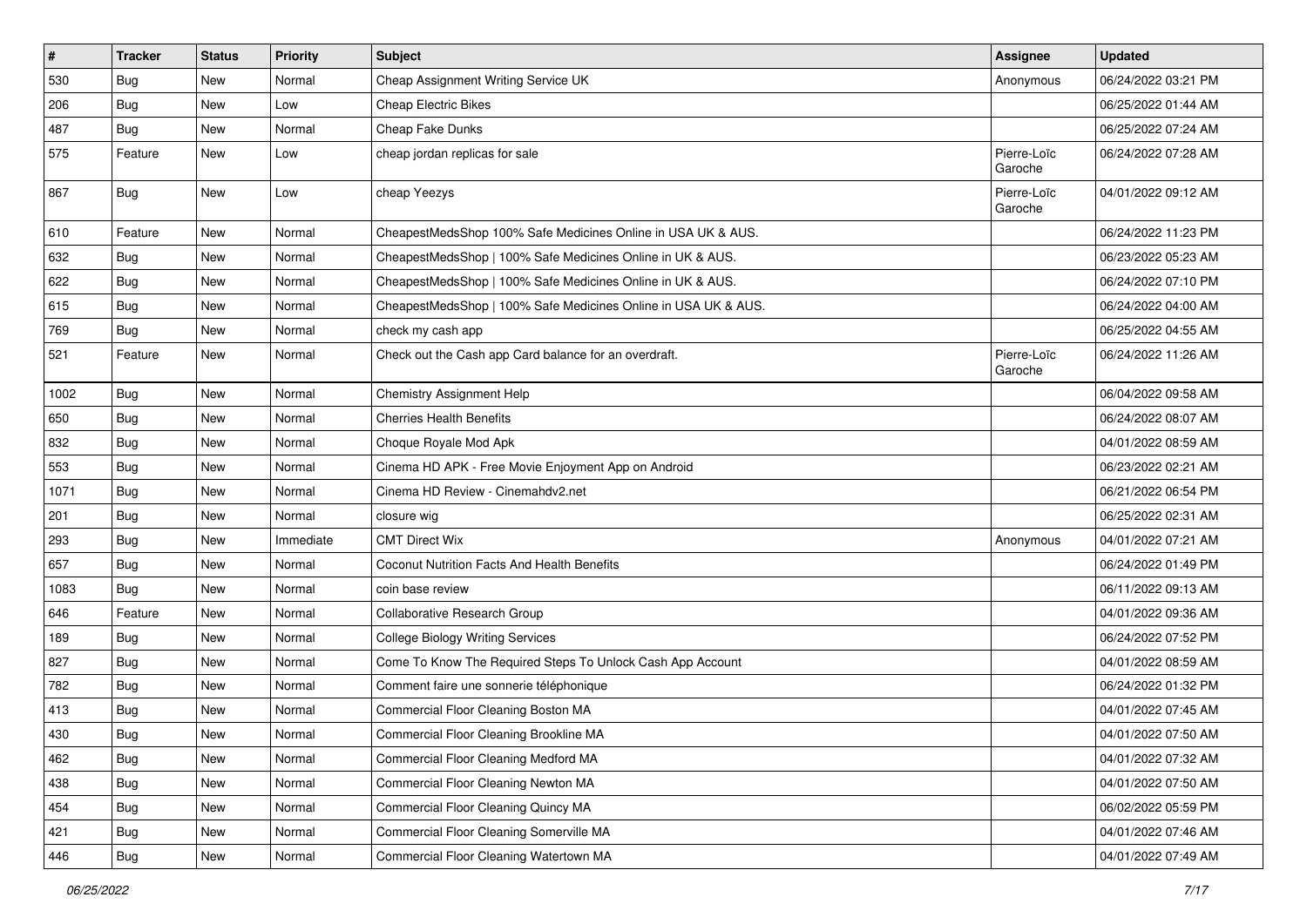| $\sharp$ | <b>Tracker</b> | <b>Status</b> | <b>Priority</b> | <b>Subject</b>                                                               | Assignee               | <b>Updated</b>      |
|----------|----------------|---------------|-----------------|------------------------------------------------------------------------------|------------------------|---------------------|
| 470      | <b>Bug</b>     | New           | Normal          | Commercial Floor Cleaning Westchester MA                                     |                        | 06/24/2022 06:00 PM |
| 614      | Bug            | New           | Normal          | Como baixar o MOD APK no celular                                             |                        | 06/22/2022 04:46 AM |
| 874      | Bug            | New           | Normal          | Cómo descargar Minecraft Apk                                                 |                        | 06/23/2022 04:39 AM |
| 700      | <b>Bug</b>     | New           | Normal          | Cómo descargar Poppy Playtime                                                |                        | 04/01/2022 09:30 AM |
| 754      | Bug            | New           | Normal          | Cómo descargar tonos gratis de teléfono celular                              |                        | 04/29/2022 05:26 AM |
| 721      | <b>Bug</b>     | New           | Normal          | Cómo instalar un Mod Apk                                                     |                        | 06/24/2022 09:39 PM |
| 1086     | Bug            | New           | Immediate       | Composite Engineer                                                           | Pierre-Loïc<br>Garoche | 06/10/2022 09:26 AM |
| 132      | Bug            | New           | Normal          | concrete-everything                                                          |                        | 06/24/2022 02:24 PM |
| 698      | Feature        | New           | Normal          | Connect with cash app representative to ask about cash app flip scam         |                        | 04/04/2022 08:07 PM |
| 74       | Bug            | New           | Normal          | const is not supported inside contract                                       | Pierre-Loïc<br>Garoche | 06/25/2022 09:36 AM |
| 1124     | Bug            | New           | Normal          | Cookie clicker unblocked                                                     |                        | 06/24/2022 05:14 AM |
| 1122     | <b>Bug</b>     | New           | Normal          | Count the number of words on the Microsoft Word application in the phone     |                        | 06/23/2022 04:19 AM |
| 1041     | Bug            | New           | Normal          | Count words in Word on the computer                                          |                        | 05/27/2022 02:16 PM |
| 133      | Bug            | New           | Normal          | craftlabs                                                                    |                        | 06/25/2022 05:21 AM |
| 647      | Feature        | New           | Normal          | <b>Cranberry Health Benefits</b>                                             |                        | 06/25/2022 04:15 AM |
| 750      | Bug            | New           | Normal          | Create a Report Template                                                     |                        | 04/01/2022 09:00 AM |
| 1073     | <b>Bug</b>     | New           | Normal          | Cricut Design Space                                                          |                        | 06/07/2022 09:34 PM |
| 1067     | Bug            | New           | Normal          | Cricut.com/setup                                                             |                        | 05/31/2022 12:19 PM |
| 1062     | Bug            | New           | Normal          | Cricut.com/setup                                                             |                        | 05/28/2022 12:26 PM |
| 1061     | Bug            | New           | Normal          | Cricut.com/setup                                                             |                        | 05/28/2022 12:24 PM |
| 1058     | <b>Bug</b>     | New           | Normal          | Cricut.com/setup                                                             |                        | 05/28/2022 08:28 AM |
| 1045     | Bug            | New           | Normal          | Cricut.com/setup                                                             |                        | 05/24/2022 10:45 AM |
| 1021     | <b>Bug</b>     | New           | Normal          | Cricut.com/setup                                                             |                        | 05/26/2022 12:21 AM |
| 1020     | Bug            | New           | Normal          | Cricut.com/setup                                                             |                        | 05/13/2022 11:14 AM |
| 1019     | <b>Bug</b>     | New           | Normal          | Cricut.com/setup                                                             |                        | 05/13/2022 11:13 AM |
| 1012     | <b>Bug</b>     | New           | Normal          | Cricut.com/setup                                                             |                        | 05/11/2022 11:30 AM |
| 1006     | Bug            | New           | Normal          | Cricut.com/setup                                                             |                        | 05/10/2022 01:22 PM |
| 996      | Bug            | New           | Normal          | Cricut.com/setup                                                             |                        | 05/06/2022 05:32 AM |
| 994      | Feature        | New           | Normal          | Cricut.com/setup                                                             |                        | 05/05/2022 06:02 AM |
| 714      | <b>Bug</b>     | New           | Normal          | Cuevana 3 Premium - Enjoy Your Favorite Movies and TV Shows on Your Smart TV |                        | 06/24/2022 01:19 PM |
| 912      | <b>Bug</b>     | New           | Normal          | Cuphead Mobile Game Review                                                   |                        | 06/09/2022 10:14 AM |
| 144      | <b>Bug</b>     | New           | Normal          | curly bob lace front wigs                                                    |                        | 05/25/2022 05:18 AM |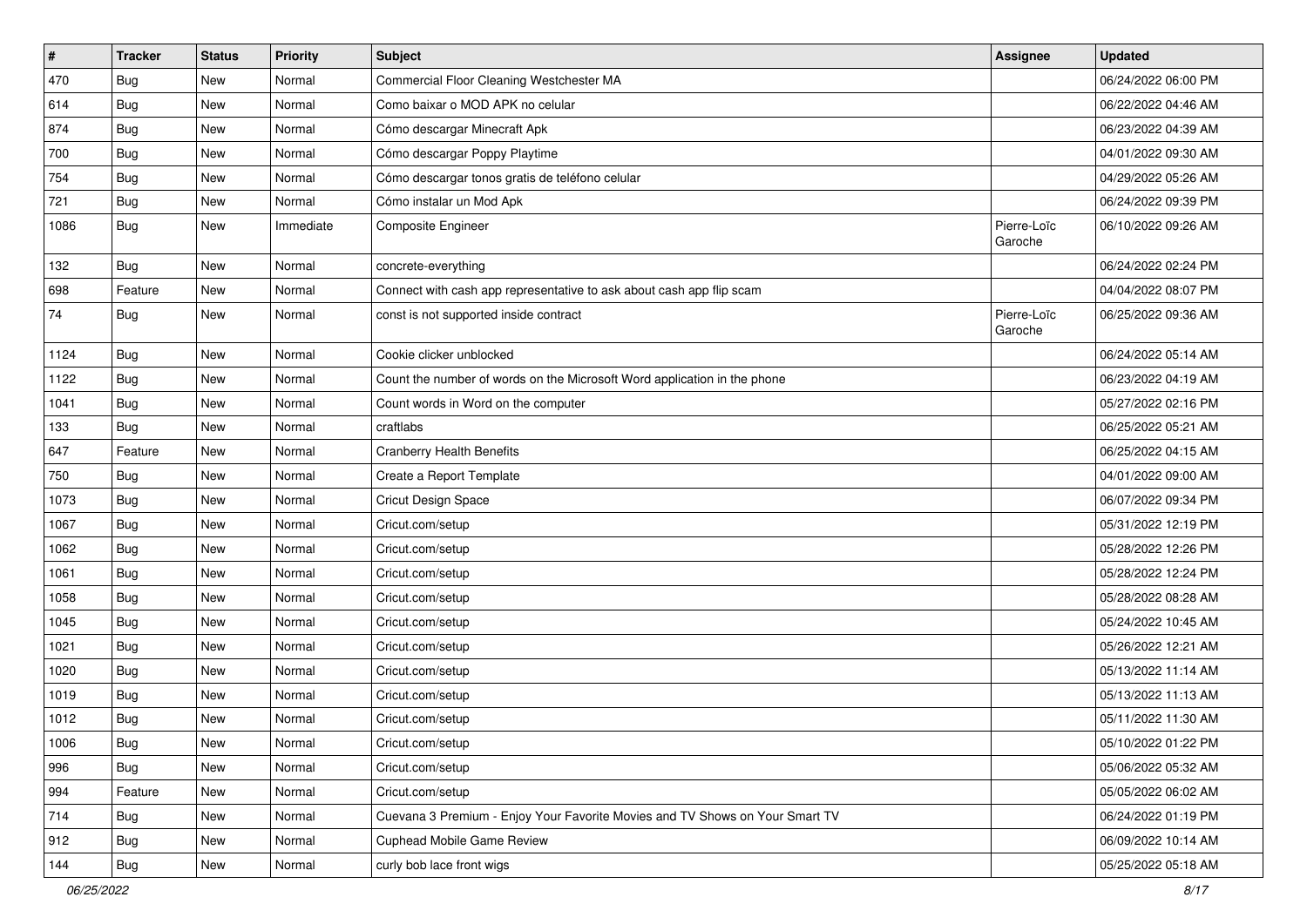| $\vert$ # | <b>Tracker</b> | <b>Status</b> | <b>Priority</b> | <b>Subject</b>                                                          | <b>Assignee</b>        | <b>Updated</b>      |
|-----------|----------------|---------------|-----------------|-------------------------------------------------------------------------|------------------------|---------------------|
| 169       | Bug            | New           | Normal          | CV Maker - UAE CV Writing Agency                                        |                        | 06/25/2022 07:54 AM |
| 628       | Bug            | New           | Normal          | CV reviewing services!                                                  |                        | 06/24/2022 01:53 PM |
| 986       | Bug            | New           | Normal          | dbhdsvbhdf                                                              | Christophe<br>Garion   | 05/01/2022 09:10 AM |
| 1085      | Feature        | New           | Normal          | dcvghdcc asgdvgd dveduqwv ajdhvwd                                       |                        | 06/09/2022 03:46 PM |
| 1076      | Bug            | New           | Normal          | DedicatedHosting4u                                                      |                        | 06/11/2022 09:15 AM |
| 592       | <b>Bug</b>     | New           | Normal          | Deezer Premium APK - Baixe músicas de qualquer lugar do mundo de graça  |                        | 06/24/2022 12:00 PM |
| 978       | <b>Bug</b>     | New           | Normal          | Delamore Lodge is a place to stay.                                      |                        | 04/27/2022 11:41 AM |
| 1051      | Bug            | New           | Normal          | Dental Supplies USA                                                     |                        | 06/11/2022 09:20 PM |
| 578       | Feature        | New           | High            | Derrick Gore                                                            | Pierre-Loïc<br>Garoche | 06/24/2022 03:35 PM |
| 242       | Feature        | New           | Normal          | Descripción de Torque Pro MOD APK para Android                          |                        | 06/23/2022 11:55 PM |
| 161       | Bug            | New           | Normal          | dfdrtyuio                                                               |                        | 06/24/2022 08:54 AM |
| 166       | <b>Bug</b>     | New           | Normal          | dfgbd                                                                   |                        | 04/01/2022 07:57 AM |
| 165       | Bug            | New           | Normal          | dfgbd                                                                   |                        | 04/01/2022 07:57 AM |
| 164       | <b>Bug</b>     | New           | Normal          | dfgbd                                                                   |                        | 06/25/2022 06:49 AM |
| 128       | Bug            | New           | Normal          | dfgbd                                                                   |                        | 06/24/2022 11:28 PM |
| 150       | Bug            | New           | Normal          | dfgh                                                                    |                        | 06/24/2022 06:46 PM |
| 158       | <b>Bug</b>     | New           | Normal          | dfghj zcvgh                                                             |                        | 06/25/2022 09:50 AM |
| 149       | Bug            | New           | Normal          | dftgy                                                                   |                        | 06/25/2022 07:33 AM |
| 724       | <b>Bug</b>     | New           | Normal          | Dial Chime Customer support number for a quick response                 |                        | 06/24/2022 01:30 PM |
| 684       | <b>Bug</b>     | New           | Normal          | Difference between paper map and online map                             |                        | 06/25/2022 06:57 AM |
| 174       | Feature        | New           | Normal          | Digital Marketing Philadelphia                                          |                        | 06/23/2022 07:06 AM |
| 717       | Bug            | New           | Normal          | Disney Plus Apk - Watch Movies and TV Shows on Your Device              |                        | 06/24/2022 12:00 PM |
| 315       | <b>Bug</b>     | New           | Normal          | Dissertation help UK                                                    |                        | 06/25/2022 02:51 AM |
| 1074      | Bug            | New           | Normal          | Dissertation writing help at economical rates!                          | Christophe<br>Garion   | 06/06/2022 04:48 PM |
| 539       | <b>Bug</b>     | New           | Normal          | Do you want to know how to activate cash card through phone number?     |                        | 04/01/2022 09:25 AM |
| 516       | Bug            | New           | Normal          | Does Cash App Help To Get Cash App Refund Without Any Interruption?     |                        | 06/24/2022 01:56 PM |
| 833       | <b>Bug</b>     | New           | Normal          | Does Direct Deposit Hit Chime- seek Chime Customer Service              |                        | 04/01/2022 08:59 AM |
| 682       | <b>Bug</b>     | New           | Normal          | Does Facebook customer service live chat allow to speak with someone?   |                        | 06/24/2022 06:54 AM |
| 676       | Bug            | New           | Normal          | Does Facebook customer service live chat allow to speak with someone?   |                        | 04/01/2022 09:39 AM |
| 822       | Bug            | New           | Normal          | Dowload Your Boyfriend Game                                             |                        | 06/23/2022 01:10 PM |
| 876       | Bug            | New           | Normal          | Download Full-Size Profile Pictures of Your Favorite Users With InstaDP |                        | 04/01/2022 09:12 AM |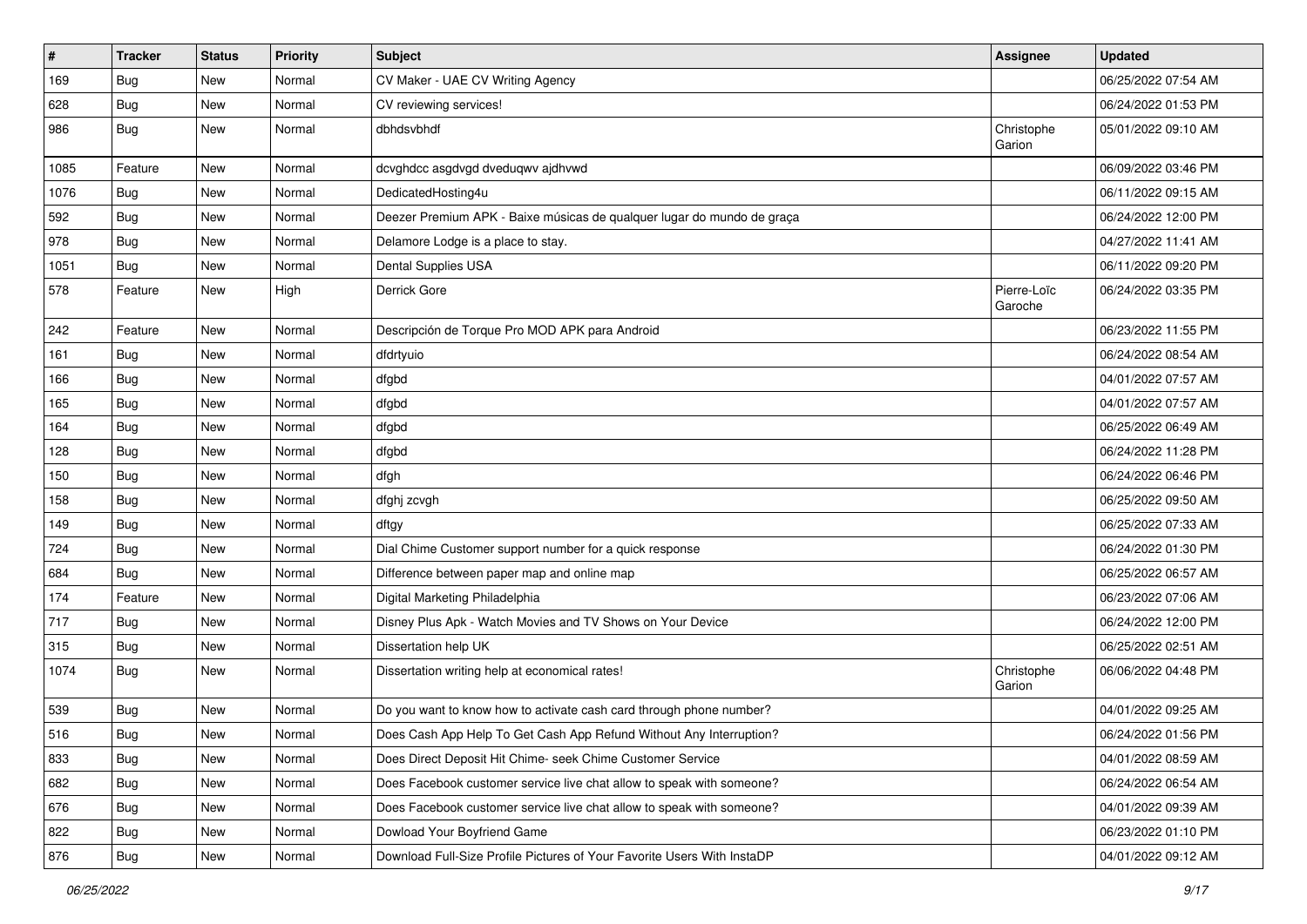| $\vert$ # | <b>Tracker</b> | <b>Status</b> | Priority | <b>Subject</b>                                                                                                                                                                                                                                                        | <b>Assignee</b>        | <b>Updated</b>      |
|-----------|----------------|---------------|----------|-----------------------------------------------------------------------------------------------------------------------------------------------------------------------------------------------------------------------------------------------------------------------|------------------------|---------------------|
| 1034      | <b>Bug</b>     | New           | Normal   | Download Teaching Feeling For Android                                                                                                                                                                                                                                 |                        | 05/20/2022 09:25 AM |
| 734       | Bug            | New           | Normal   | DR. STRANGE: Multiverse of Scheduling Madness!                                                                                                                                                                                                                        |                        | 04/01/2022 09:33 AM |
| 795       | <b>Bug</b>     | New           | Normal   | Drift Boss - Exciting Race                                                                                                                                                                                                                                            |                        | 04/01/2022 08:57 AM |
| 1081      | Feature        | New           | Normal   | drift boss- the best driftitng game                                                                                                                                                                                                                                   |                        | 06/15/2022 05:56 AM |
| 1003      | Bug            | <b>New</b>    | Normal   | Drift F1 is a drifting car game inspired by F1's tracks.                                                                                                                                                                                                              | Pierre-Loïc<br>Garoche | 05/10/2022 10:52 AM |
| 727       | <b>Bug</b>     | <b>New</b>    | Normal   | Drive for speed simulator mod apk                                                                                                                                                                                                                                     | Pierre-Loïc<br>Garoche | 04/23/2022 11:17 PM |
| 581       | <b>Bug</b>     | New           | Normal   | E-Learning Course Help                                                                                                                                                                                                                                                |                        | 06/24/2022 05:18 PM |
| 910       | Bug            | New           | Normal   | Each content looks unisize or not formated                                                                                                                                                                                                                            |                        | 04/06/2022 11:21 AM |
| 347       | <b>Bug</b>     | New           | Normal   | Eco/Green Cleaning Services in Chesapeake VA                                                                                                                                                                                                                          |                        | 06/25/2022 07:04 AM |
| 332       | Bug            | New           | Normal   | Eco/Green Cleaning Services in Norfolk VA                                                                                                                                                                                                                             |                        | 04/01/2022 07:25 AM |
| 317       | Bug            | <b>New</b>    | Normal   | Eco/Green Cleaning Services in Virginia Beach VA                                                                                                                                                                                                                      |                        | 06/25/2022 06:50 AM |
| 949       | Bug            | New           | Normal   | <b>Educational Games</b>                                                                                                                                                                                                                                              |                        | 06/15/2022 09:11 PM |
| 708       | Bug            | <b>New</b>    | Normal   | Efficient ways to proceed with the cash app dispute process?                                                                                                                                                                                                          |                        | 06/24/2022 07:20 AM |
| 655       | Bug            | New           | Normal   | <b>Eggplant Health Benefits</b>                                                                                                                                                                                                                                       |                        | 06/24/2022 05:17 AM |
| 593       | <b>Bug</b>     | New           | Normal   | Eiffel Spark Ultimate C2 SN series is a fully synthetic range of advanced performance engine oils blended in<br>high performance fully synthetic (PAO - polyalphaolefin) basestocks fortified with advanced technology<br>additive system, specifically formulated to |                        | 06/25/2022 09:51 AM |
| 1092      | Bug            | New           | Normal   | Ellison Estate Vineyard                                                                                                                                                                                                                                               |                        | 06/20/2022 12:03 PM |
| 351       | Bug            | <b>New</b>    | Normal   | Emergency Cleaning Services in Chesapeake VA                                                                                                                                                                                                                          |                        | 04/01/2022 07:14 AM |
| 350       | Bug            | New           | Normal   | Emergency Cleaning Services in Chesapeake VA                                                                                                                                                                                                                          |                        | 04/01/2022 07:14 AM |
| 335       | Bug            | <b>New</b>    | Normal   | Emergency Cleaning Services in Norfolk VA                                                                                                                                                                                                                             |                        | 04/01/2022 07:24 AM |
| 320       | Bug            | New           | Normal   | Emergency Cleaning Services in Virginia Beach VA                                                                                                                                                                                                                      |                        | 04/01/2022 07:27 AM |
| 1075      | Feature        | <b>New</b>    | Low      | Enjoy Free Services Of Toomics Mod APK For Android                                                                                                                                                                                                                    |                        | 06/03/2022 10:00 AM |
| 561       | Bug            | New           | Normal   | Enjoy the Full YouTube Premium Experience With YouTube Premium Membership                                                                                                                                                                                             |                        | 06/24/2022 11:10 AM |
| 1117      | <b>Bug</b>     | New           | Normal   | Equal Words - Word search game for PC and Windows Phone                                                                                                                                                                                                               |                        | 06/21/2022 05:38 AM |
| 692       | Bug            | New           | Normal   | Esports 888b                                                                                                                                                                                                                                                          |                        | 06/12/2022 10:04 AM |
| 220       | Feature        | New           | Normal   | essay writing services                                                                                                                                                                                                                                                |                        | 05/02/2022 06:53 AM |
| 75        | <b>Bug</b>     | New           | Normal   | exception File "checks/algebraicLoop.ml", line 368, characters 16-22: Assertion failed                                                                                                                                                                                |                        | 06/24/2022 06:55 PM |
| 877       | Feature        | New           | Normal   | <b>Exness Broker Review</b>                                                                                                                                                                                                                                           |                        | 04/01/2022 09:12 AM |
| 573       | <b>Bug</b>     | New           | Normal   | Experimente lo mejor en la aplicación Apk de juegos gratis                                                                                                                                                                                                            |                        | 06/24/2022 02:32 PM |
| 92        | <b>Bug</b>     | New           | High     | expression should have been normalized in EMF backend                                                                                                                                                                                                                 | Pierre-Loïc<br>Garoche | 06/25/2022 01:51 AM |
| 135       | <b>Bug</b>     | New           | Normal   | factspress                                                                                                                                                                                                                                                            |                        | 04/01/2022 07:52 AM |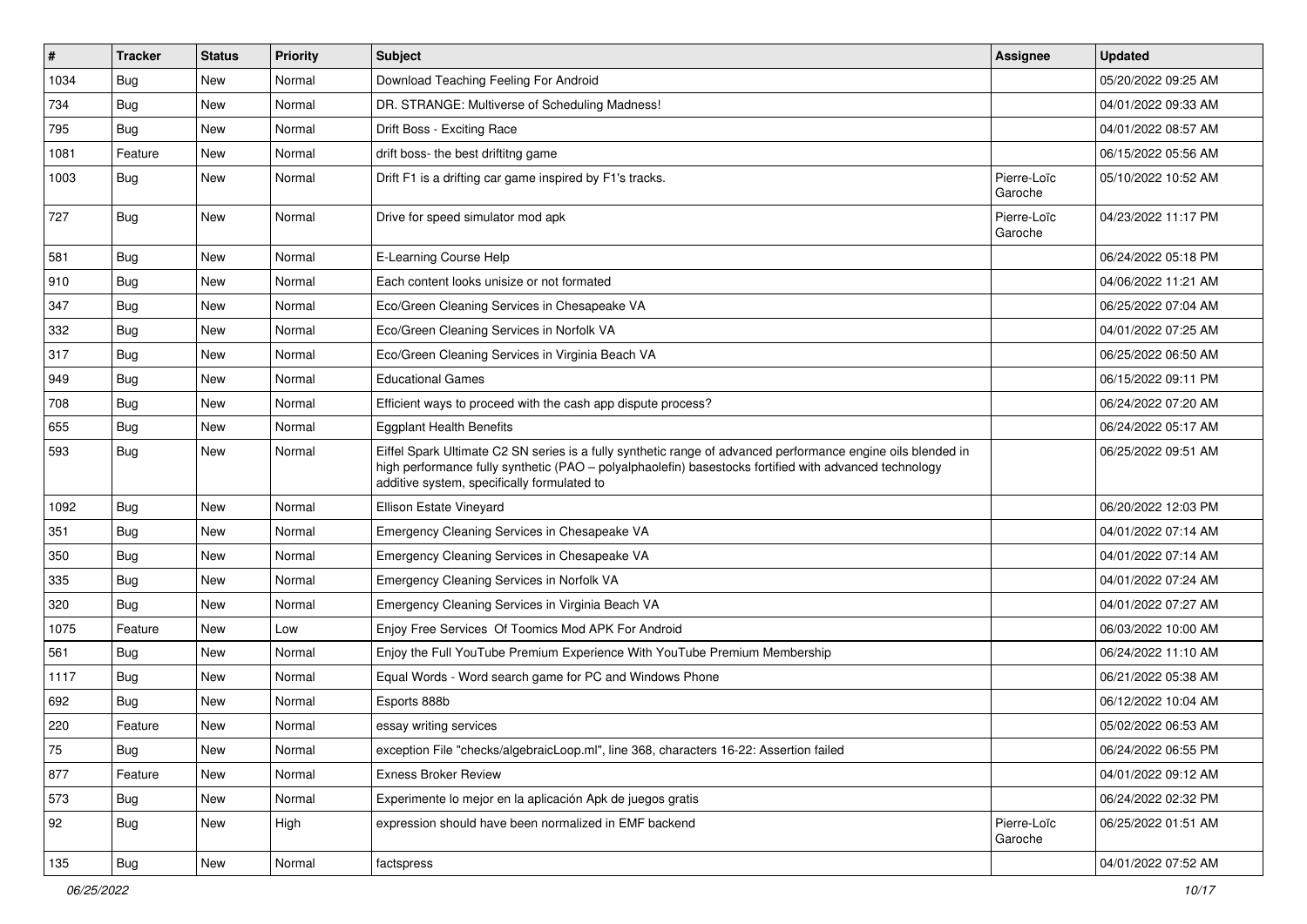| $\sharp$ | <b>Tracker</b> | <b>Status</b> | <b>Priority</b> | <b>Subject</b>                                                  | Assignee          | <b>Updated</b>      |
|----------|----------------|---------------|-----------------|-----------------------------------------------------------------|-------------------|---------------------|
| 258      | <b>Bug</b>     | New           | Normal          | Fake Nike Dunk High AMBUSH Deep Royal                           |                   | 06/25/2022 08:19 AM |
| 497      | <b>Bug</b>     | New           | Normal          | Fake Nike Dunk Low Off-White Lot 50                             |                   | 06/25/2022 09:40 AM |
| 256      | Bug            | New           | Normal          | <b>Fake Travis Scott Shoes</b>                                  |                   | 04/01/2022 08:12 AM |
| 977      | <b>Bug</b>     | New           | Normal          | Fans of the Old Country will like this book.                    |                   | 04/27/2022 11:14 AM |
| 511      | Feature        | New           | Normal          | Fashion                                                         | Anonymous         | 06/25/2022 06:41 AM |
| 510      | Feature        | New           | Normal          | Fashion                                                         | Anonymous         | 06/24/2022 08:12 PM |
| 509      | Feature        | New           | Normal          | Fashion                                                         | Anonymous         | 06/13/2022 03:39 AM |
| 272      | Feature        | New           | Normal          | Fashion                                                         |                   | 06/19/2022 08:01 AM |
| 271      | Feature        | New           | Normal          | Fashion                                                         |                   | 06/23/2022 02:36 PM |
| 268      | Bug            | New           | Normal          | Fashionj                                                        |                   | 04/01/2022 08:20 AM |
| 154      | <b>Bug</b>     | New           | Normal          | fdgyyrut gyrtrw                                                 |                   | 06/21/2022 07:35 AM |
| 915      | Bug            | New           | Normal          | Finance dissertation writing                                    |                   | 04/07/2022 09:22 AM |
| 1091     | Bug            | New           | Normal          | Find family fun indoors and outdoors in the Jungfrau Region     |                   | 06/14/2022 09:33 AM |
| 985      | Bug            | New           | Normal          | Find out the vitality of Facebook Phone Number:                 |                   | 05/06/2022 06:34 AM |
| 316      | Bug            | New           | Normal          | Finden Sie den besten Klingelton für Ihr Telefon                |                   | 06/24/2022 10:28 PM |
| 983      | Bug            | New           | Normal          | Finding issue in tekken 3 game?                                 |                   | 05/28/2022 02:34 PM |
| 214      | Feature        | New           | Normal          | Five Christmas Apps For Apple Users                             |                   | 06/25/2022 08:48 AM |
| 982      | Bug            | <b>New</b>    | Normal          | Five sites that let you download free scenarios for your iPhone |                   | 05/07/2022 09:34 PM |
| 213      | Bug            | New           | Normal          | fix HP Notebook Missing Operating System Error Message          |                   | 04/01/2022 08:53 AM |
| 1017     | Feature        | New           | Normal          | fleeing the complex                                             | Hamza<br>Bourbouh | 05/13/2022 06:33 AM |
| 475      | Bug            | New           | Normal          | Floor Cleaning Arlington MA                                     |                   | 06/24/2022 02:37 PM |
| 411      | Bug            | New           | Normal          | Floor Cleaning Boston MA                                        |                   | 04/01/2022 07:47 AM |
| 427      | Bug            | New           | Normal          | Floor Cleaning Brookline MA                                     |                   | 04/01/2022 07:46 AM |
| 460      | Bug            | New           | Normal          | Floor Cleaning Medford MA                                       |                   | 06/23/2022 08:39 AM |
| 436      | Bug            | New           | Normal          | Floor Cleaning Newton MA                                        |                   | 04/01/2022 07:50 AM |
| 452      | Bug            | New           | Normal          | Floor Cleaning Quincy MA                                        |                   | 04/01/2022 07:48 AM |
| 419      | <b>Bug</b>     | New           | Normal          | Floor Cleaning Somerville MA                                    |                   | 04/01/2022 07:46 AM |
| 444      | Bug            | New           | Normal          | Floor Cleaning Watertown MA                                     |                   | 04/01/2022 07:49 AM |
| 468      | <b>Bug</b>     | New           | Normal          | Floor Cleaning Westchester MA                                   |                   | 04/01/2022 07:31 AM |
| 473      | <b>Bug</b>     | New           | Normal          | Floor Stripping Arlington MA                                    |                   | 06/24/2022 06:14 PM |
| 409      | <b>Bug</b>     | New           | Normal          | Floor Stripping Boston MA                                       |                   | 04/01/2022 07:47 AM |
| 425      | <b>Bug</b>     | New           | Normal          | Floor Stripping Brookline MA                                    |                   | 04/01/2022 07:45 AM |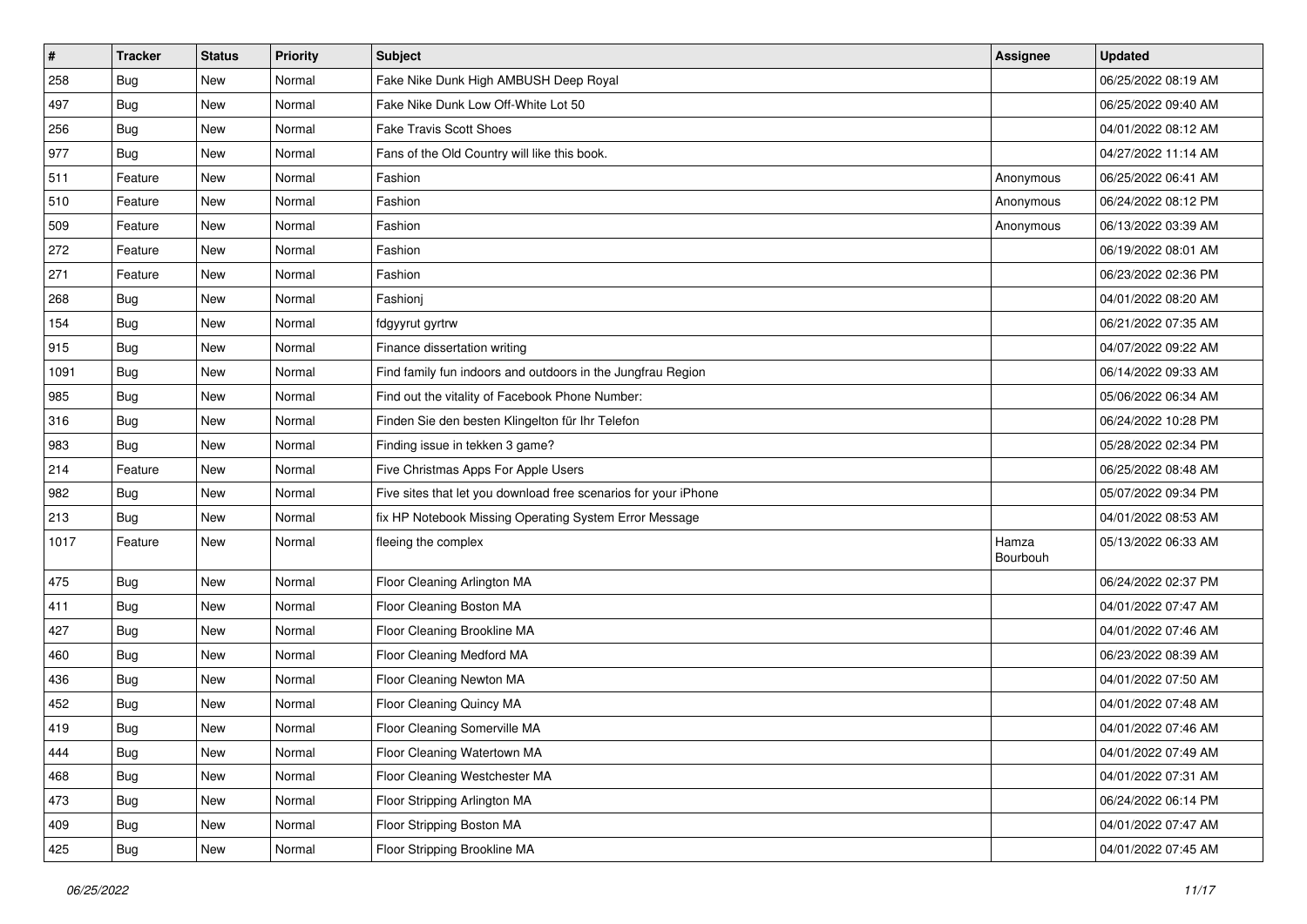| $\vert$ # | <b>Tracker</b> | <b>Status</b> | <b>Priority</b> | <b>Subject</b>                                               | Assignee               | <b>Updated</b>      |
|-----------|----------------|---------------|-----------------|--------------------------------------------------------------|------------------------|---------------------|
| 458       | <b>Bug</b>     | New           | Normal          | Floor Stripping Medford MA                                   |                        | 04/01/2022 07:32 AM |
| 434       | <b>Bug</b>     | New           | Normal          | Floor Stripping Newton MA                                    |                        | 04/01/2022 07:50 AM |
| 450       | Bug            | New           | Normal          | Floor Stripping Quincy MA                                    |                        | 06/24/2022 03:27 AM |
| 417       | <b>Bug</b>     | New           | Normal          | Floor Stripping Somerville MA                                |                        | 04/01/2022 07:46 AM |
| 442       | Bug            | New           | Normal          | Floor Stripping Watertown MA                                 |                        | 04/01/2022 07:49 AM |
| 466       | <b>Bug</b>     | New           | Normal          | Floor Stripping Westchester MA                               |                        | 06/24/2022 05:26 PM |
| 474       | <b>Bug</b>     | New           | Normal          | Floor Waxing Arlington MA                                    |                        | 06/25/2022 09:26 AM |
| 410       | <b>Bug</b>     | New           | Normal          | Floor Waxing Boston MA                                       |                        | 04/01/2022 07:47 AM |
| 426       | <b>Bug</b>     | New           | Normal          | Floor Waxing Brookline MA                                    |                        | 04/01/2022 07:49 AM |
| 459       | Bug            | New           | Normal          | Floor Waxing Medford MA                                      |                        | 04/01/2022 07:32 AM |
| 435       | Bug            | New           | Normal          | Floor Waxing Newton MA                                       |                        | 04/01/2022 07:50 AM |
| 451       | <b>Bug</b>     | New           | Normal          | Floor Waxing Quincy MA                                       |                        | 04/01/2022 07:48 AM |
| 418       | Bug            | New           | Normal          | Floor Waxing Somerville MA                                   |                        | 04/01/2022 07:46 AM |
| 443       | <b>Bug</b>     | New           | Normal          | Floor Waxing Watertown MA                                    |                        | 04/01/2022 07:51 AM |
| 467       | Bug            | New           | Normal          | Floor Waxing Westchester MA                                  |                        | 04/01/2022 07:31 AM |
| 253       | Bug            | New           | Normal          | Florence Lawrence                                            |                        | 06/18/2022 01:09 PM |
| 232       | <b>Bug</b>     | New           | Normal          | FM whatsapp messaging app.                                   |                        | 05/02/2022 06:03 AM |
| 956       | Bug            | New           | Normal          | FNF Free Mods Online                                         |                        | 04/18/2022 10:57 AM |
| 774       | Bug            | New           | Normal          | Follow proper initiatives                                    |                        | 06/24/2022 09:27 AM |
| 765       | <b>Bug</b>     | New           | Normal          | Follow proper initiatives to check my cash app               |                        | 06/23/2022 05:14 PM |
| 590       | <b>Bug</b>     | New           | Normal          | Follow proper initiatives to check my cash app card balance: |                        | 06/23/2022 11:47 PM |
| 577       | <b>Bug</b>     | New           | Normal          | Follow these easy steps to make Admiral Casino Login         |                        | 06/24/2022 05:34 PM |
| 1100      | Feature        | New           | Low             | <b>Food Products</b>                                         | Pierre-Loïc<br>Garoche | 06/24/2022 07:28 AM |
| 703       | <b>Bug</b>     | New           | Normal          | For real-time help, dial Facebook customer service number    |                        | 06/23/2022 09:24 PM |
| 157       | <b>Bug</b>     | New           | Normal          | Forget cash app pin                                          |                        | 06/25/2022 09:29 AM |
| 515       | Bug            | New           | Normal          | Fragment Nike Dunk High Tokyo Fake                           |                        | 06/25/2022 03:13 AM |
| 979       | <b>Bug</b>     | New           | Normal          | Free Gas Cards for the Unemployed                            |                        | 04/28/2022 06:18 AM |
| 980       | Bug            | New           | Normal          | Free Gas Cards for the Unemployed                            |                        | 04/28/2022 06:25 AM |
| 973       | Feature        | New           | Normal          | Free NFL Streaming Sites                                     |                        | 05/10/2022 10:56 AM |
| 219       | <b>Bug</b>     | New           | Normal          | Free Ringtones for Cell Phones.                              |                        | 06/24/2022 10:17 PM |
| 781       | <b>Bug</b>     | New           | Normal          | Free Whatsapp Group to Join                                  |                        | 06/25/2022 01:25 AM |
| 923       | <b>Bug</b>     | New           | Normal          | frenchies for sale                                           |                        | 04/11/2022 02:35 PM |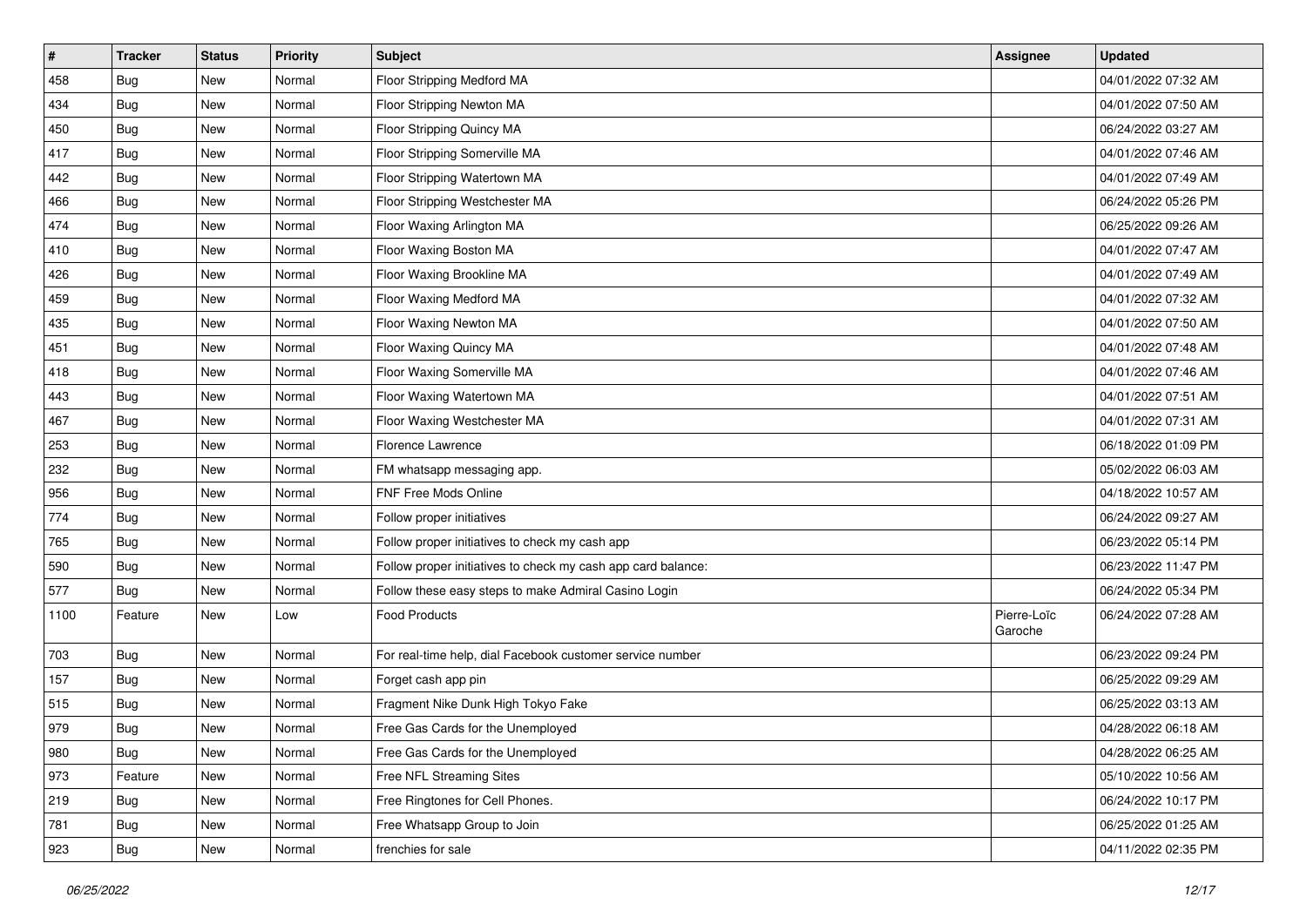| #    | <b>Tracker</b> | <b>Status</b> | Priority | Subject                                                                                | <b>Assignee</b>      | <b>Updated</b>      |
|------|----------------|---------------|----------|----------------------------------------------------------------------------------------|----------------------|---------------------|
| 957  | Bug            | New           | Normal   | From Where I Can Get Cheap Writing Services?                                           |                      | 04/20/2022 05:06 AM |
| 789  | <b>Bug</b>     | New           | Normal   | Full version                                                                           |                      | 06/25/2022 03:28 AM |
| 393  | Bug            | New           | Normal   | Furniture Assembly Services in Annapolis MD                                            |                      | 04/01/2022 07:16 AM |
| 369  | Bug            | New           | Normal   | Furniture Assembly Services in Arlington County VA                                     |                      | 04/01/2022 07:12 AM |
| 357  | <b>Bug</b>     | New           | Normal   | Furniture Assembly Services in Baltimore MD                                            |                      | 04/01/2022 07:12 AM |
| 375  | Bug            | New           | Normal   | Furniture Assembly Services in Fairfax VA                                              |                      | 04/01/2022 07:18 AM |
| 405  | Bug            | New           | Normal   | Furniture Assembly Services in Gaithersburg MD                                         |                      | 04/01/2022 07:47 AM |
| 381  | Bug            | New           | Normal   | Furniture Assembly Services in McLean VA                                               |                      | 04/01/2022 07:17 AM |
| 399  | Bug            | New           | Normal   | Furniture Assembly Services in Potomac MD                                              |                      | 04/01/2022 07:15 AM |
| 387  | Bug            | New           | Normal   | Furniture Assembly Services in Sterling VA                                             |                      | 04/01/2022 07:18 AM |
| 363  | <b>Bug</b>     | New           | Normal   | Furniture Assembly Services in Washington DC                                           |                      | 04/01/2022 07:13 AM |
| 849  | Bug            | New           | Normal   | FutEmax App Apk - Watch Soccer, Fantasy Football, And More On Your Mobile Device       |                      | 04/01/2022 09:04 AM |
| 683  | Feature        | New           | Normal   | Game creation                                                                          |                      | 06/22/2022 12:51 AM |
| 1053 | Bug            | New           | Normal   | Game Geometry Dash                                                                     |                      | 05/26/2022 11:30 AM |
| 1118 | <b>Bug</b>     | New           | Normal   | Gameplay Minecraft                                                                     |                      | 06/21/2022 06:33 AM |
| 412  | Bug            | New           | Normal   | Germs Removal Boston MA                                                                |                      | 04/01/2022 07:47 AM |
| 429  | <b>Bug</b>     | New           | Normal   | Germs Removal Brookline MA                                                             |                      | 04/01/2022 07:51 AM |
| 428  | Bug            | New           | Normal   | Germs Removal Brookline MA                                                             |                      | 04/01/2022 07:47 AM |
| 461  | Bug            | New           | Normal   | Germs Removal Medford MA                                                               |                      | 06/24/2022 05:59 PM |
| 437  | <b>Bug</b>     | New           | Normal   | Germs Removal Newton MA                                                                |                      | 04/01/2022 07:50 AM |
| 453  | Bug            | New           | Normal   | Germs Removal Quincy MA                                                                |                      | 04/01/2022 07:48 AM |
| 420  | Bug            | New           | Normal   | Germs Removal Somerville MA                                                            |                      | 04/01/2022 07:46 AM |
| 445  | Bug            | New           | Normal   | Germs Removal Watertown MA                                                             |                      | 04/01/2022 07:49 AM |
| 469  | <b>Bug</b>     | New           | Normal   | Germs Removal Westchester MA                                                           |                      | 06/23/2022 06:11 AM |
| 641  | Bug            | New           | Normal   | Get Best Economics Dissertation Writing Service                                        |                      | 06/23/2022 05:09 PM |
| 489  | Bug            | New           | Normal   | Get cash app refund instantly if sent to the wrong person                              |                      | 06/25/2022 12:09 AM |
| 959  | <b>Bug</b>     | New           | Normal   | Get connected with cash app team-How to get money off cash app at walmart without card |                      | 04/20/2022 08:18 AM |
| 732  | <b>Bug</b>     | New           | Normal   | Get rectifications steps about why cash app transfer failed                            |                      | 04/01/2022 09:33 AM |
| 547  | Bug            | New           | Normal   | Get rid of the issue of cash app down by calling experts.                              |                      | 06/24/2022 05:42 PM |
| 543  | Feature        | New           | Normal   | Get tech assistance with customer support on ATT Yahoo email login issue.              |                      | 06/24/2022 05:08 PM |
| 668  | <b>Bug</b>     | New           | Normal   | Get to know Cash App Refund Process here                                               |                      | 06/24/2022 04:19 AM |
| 535  | <b>Bug</b>     | New           | Normal   | Getting Tangled Problems When You Try To Apply For Cash App Delete Account             | Christophe<br>Garion | 04/15/2022 12:47 PM |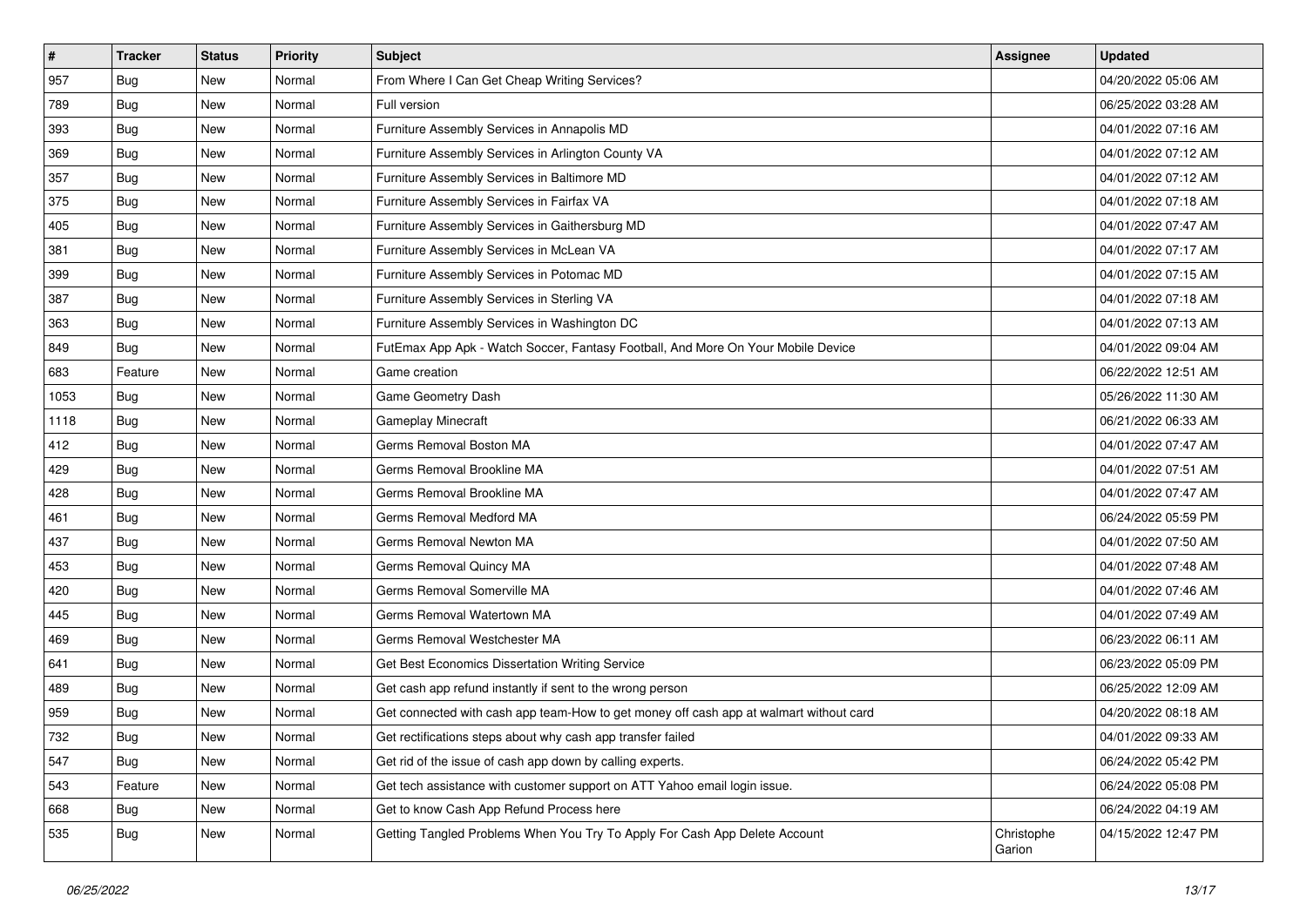| $\vert$ # | <b>Tracker</b> | <b>Status</b> | <b>Priority</b> | <b>Subject</b>                                                                                                                                                                                                                                    | Assignee               | <b>Updated</b>      |
|-----------|----------------|---------------|-----------------|---------------------------------------------------------------------------------------------------------------------------------------------------------------------------------------------------------------------------------------------------|------------------------|---------------------|
| 162       | Bug            | New           | Normal          | gfyuik9                                                                                                                                                                                                                                           | Hamza<br>Bourbouh      | 04/01/2022 08:01 AM |
| 120       | <b>Bug</b>     | New           | Normal          | ghfjtkx                                                                                                                                                                                                                                           | Pierre-Loïc<br>Garoche | 06/25/2022 05:56 AM |
| 806       | Feature        | New           | Normal          | Go everywhere thanks to mapquest driving directions                                                                                                                                                                                               |                        | 06/24/2022 04:36 AM |
| 965       | <b>Bug</b>     | New           | Normal          | Go with cash app customer service to know where I can load my cash app card                                                                                                                                                                       |                        | 04/22/2022 01:07 PM |
| 118       | Bug            | New           | Normal          | golf                                                                                                                                                                                                                                              | Anonymous              | 06/24/2022 04:30 PM |
| 903       | Feature        | <b>New</b>    | Normal          | Good game                                                                                                                                                                                                                                         |                        | 04/11/2022 08:39 AM |
| 892       | Bug            | New           | Normal          | Good game                                                                                                                                                                                                                                         |                        | 04/01/2022 09:15 AM |
| 901       | Feature        | <b>New</b>    | Normal          | good game ever                                                                                                                                                                                                                                    |                        | 04/22/2022 04:17 AM |
| 900       | Feature        | New           | Normal          | good game ever                                                                                                                                                                                                                                    |                        | 04/02/2022 11:59 AM |
| 834       | <b>Bug</b>     | <b>New</b>    | Normal          | Grasp the secret to relieve stress and fatigue                                                                                                                                                                                                    |                        | 04/01/2022 08:57 AM |
| 818       | Bug            | New           | Normal          | Have you ever played a basketball game?                                                                                                                                                                                                           | Corentin<br>Lauverjat  | 04/01/2022 08:55 AM |
| 285       | Bug            | <b>New</b>    | Normal          | Have you ever written an essay?                                                                                                                                                                                                                   |                        | 06/24/2022 09:38 AM |
| 137       | Bug            | New           | Normal          | hcbets                                                                                                                                                                                                                                            |                        | 04/01/2022 07:52 AM |
| 177       | Feature        | New           | Normal          | HD lace silky straight human hair wig                                                                                                                                                                                                             |                        | 04/01/2022 08:41 AM |
| 492       | <b>Bug</b>     | <b>New</b>    | Normal          | HD Streamz MOD APK v3.5.5 (Keine Werbung)                                                                                                                                                                                                         |                        | 06/24/2022 01:56 PM |
| 295       | Bug            | New           | Normal          | Headliner Repair Services in Jonesboro GA                                                                                                                                                                                                         |                        | 04/01/2022 07:21 AM |
| 305       | Bug            | New           | Normal          | Headliner Repair Services in Norcross GA                                                                                                                                                                                                          |                        | 04/01/2022 07:19 AM |
| 1088      | Bug            | New           | Normal          | Health And Fitness Tips 2022                                                                                                                                                                                                                      | Pierre-Loïc<br>Garoche | 06/20/2022 06:42 AM |
| 182       | <b>Bug</b>     | New           | Normal          | <b>Healthcare Custom Writing Services</b>                                                                                                                                                                                                         |                        | 06/25/2022 12:31 AM |
| 181       | Bug            | New           | Normal          | <b>Healthcare Custom Writing Services</b>                                                                                                                                                                                                         |                        | 06/24/2022 09:38 PM |
| 627       | <b>Bug</b>     | New           | Normal          | <b>HELO</b>                                                                                                                                                                                                                                       |                        | 06/25/2022 01:05 AM |
| 544       | Bug            | New           | Normal          | Hey! I had a very cool idea to order our general picture on canvas for my family as a gift. But couldn't find a<br>good one. Once my friend advised me this article in which I found what I was looking for and gave a cool gift to<br>my family. |                        | 06/15/2022 08:13 PM |
| 187       | <b>Bug</b>     | New           | Normal          | High Quality Replic 350 V2 Carbon                                                                                                                                                                                                                 |                        | 04/01/2022 08:40 AM |
| 508       | Bug            | New           | Normal          | hire a professional dissertation help                                                                                                                                                                                                             |                        | 06/24/2022 07:21 PM |
| 195       | <b>Bug</b>     | New           | Normal          | homoeobazaar                                                                                                                                                                                                                                      |                        | 04/01/2022 08:23 AM |
| 186       | Feature        | New           | Normal          | homoeobazaar                                                                                                                                                                                                                                      |                        | 04/01/2022 08:40 AM |
| 180       | Feature        | New           | Normal          | homoeobazaar                                                                                                                                                                                                                                      |                        | 06/25/2022 08:53 AM |
| 196       | <b>Bug</b>     | New           | Normal          | Homoeobazaar For Homeopathy Medicines                                                                                                                                                                                                             |                        | 06/24/2022 03:58 AM |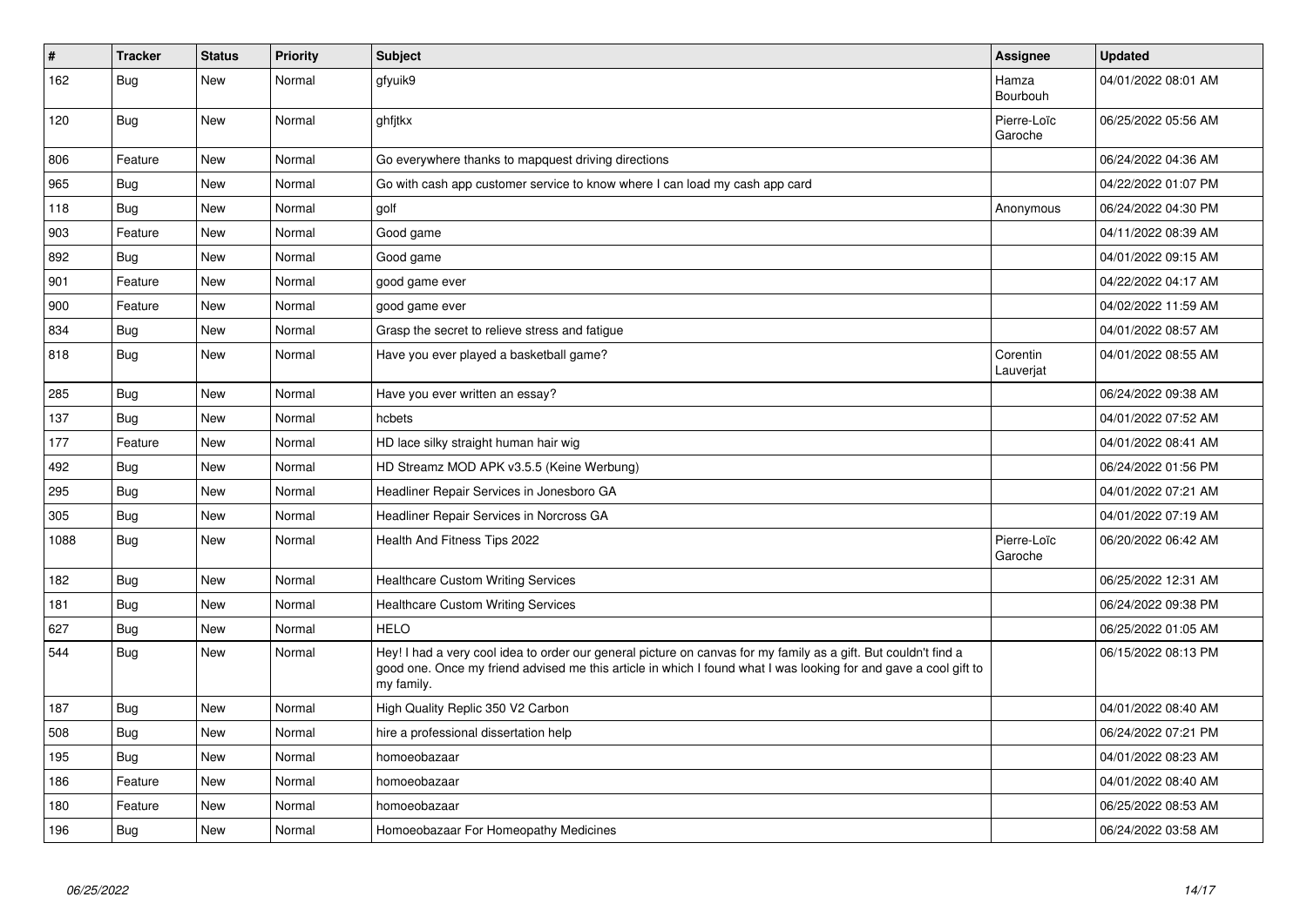| $\vert$ # | <b>Tracker</b> | <b>Status</b> | <b>Priority</b> | <b>Subject</b>                                                                   | Assignee               | <b>Updated</b>      |
|-----------|----------------|---------------|-----------------|----------------------------------------------------------------------------------|------------------------|---------------------|
| 671       | <b>Bug</b>     | New           | Normal          | Hot games                                                                        | Pierre-Loïc<br>Garoche | 06/20/2022 03:40 PM |
| 274       | <b>Bug</b>     | <b>New</b>    | Normal          | How AI is transforming coupon marketing campaigns?                               | Anonymous              | 04/01/2022 08:19 AM |
| 919       | Feature        | New           | Normal          | How can I check my Cash App card balance by dialing a number?                    |                        | 04/10/2022 09:07 AM |
| 589       | <b>Bug</b>     | <b>New</b>    | Normal          | How can I get the cash app phone number of customer support?                     |                        | 06/24/2022 08:57 PM |
| 631       | Bug            | <b>New</b>    | Normal          | How Can I Load Cash App Card at Walmart straight away?                           |                        | 04/01/2022 09:38 AM |
| 630       | <b>Bug</b>     | <b>New</b>    | Normal          | How Can I Load Cash App Card at Walmart straight away?                           |                        | 04/01/2022 09:38 AM |
| 629       | <b>Bug</b>     | <b>New</b>    | Normal          | How Can I Load Cash App Card at Walmart straight away?                           |                        | 06/24/2022 07:55 PM |
| 933       | <b>Bug</b>     | <b>New</b>    | Normal          | How Can I Watch Movies on My Mobile Phone                                        |                        | 06/24/2022 12:55 AM |
| 706       | Bug            | New           | Normal          | How Can You Cancel A Cash App Payment Without Any Prior Information?             |                        | 04/01/2022 09:30 AM |
| 501       | Bug            | <b>New</b>    | Normal          | How Do I Annihilate Cash App Transfer Failed Problems Effectively                | Pierre-Loïc<br>Garoche | 06/24/2022 07:51 PM |
| 815       | Bug            | <b>New</b>    | Normal          | how do i call cash app customer service                                          | <b>Xavier Thirioux</b> | 06/23/2022 08:36 AM |
| 971       | <b>Bug</b>     | <b>New</b>    | Normal          | How Do I Check Balance On Cash App Card With Optimum Ease?                       |                        | 04/23/2022 08:43 PM |
| 783       | <b>Bug</b>     | <b>New</b>    | Normal          | How Do I Determine The Reasons And Solutions To Fix Cash App Transfer Failed?    |                        | 06/22/2022 02:05 PM |
| 1106      | Bug            | <b>New</b>    | Normal          | How Do I Get Cash App ++ Without Confronting Any Technical Glitches?             |                        | 06/17/2022 02:20 PM |
| 719       | <b>Bug</b>     | New           | Normal          | How Do I Send \$5000 Through Cash App Account With Ease?                         |                        | 06/24/2022 07:15 PM |
| 758       | Bug            | New           | Normal          | How Do I Study Consistently For Hours?                                           |                        | 04/01/2022 09:01 AM |
| 737       | <b>Bug</b>     | <b>New</b>    | Normal          | How Do I Talk To A Live Person At Facebook If Anything Is Doubtful?              |                        | 04/01/2022 09:20 AM |
| 1087      | Bug            | New           | Normal          | How do new writers start out?                                                    |                        | 06/10/2022 03:25 PM |
| 796       | Bug            | New           | Normal          | How Does Cash App ++ actually work and What is the process of it                 |                        | 06/22/2022 07:03 AM |
| 720       | Bug            | New           | Normal          | How does Cash App Phone Number provide a quick treatment?                        |                        | 06/23/2022 09:57 PM |
| 524       | <b>Bug</b>     | <b>New</b>    | Normal          | How Does Google Account Recovery Work If Your Account Is Hacked?                 |                        | 06/24/2022 02:25 AM |
| 733       | Bug            | <b>New</b>    | Normal          | How does one go about getting a book deal?                                       |                        | 04/01/2022 09:33 AM |
| 594       | Feature        | New           | Normal          | How does research proposal help online make it easy for me?                      |                        | 06/23/2022 04:40 PM |
| 928       | Bug            | New           | Normal          | How Does Sutton Bank Cash App Customer Service Help In Answering Your Questions? |                        | 04/12/2022 11:36 AM |
| 215       | <b>Bug</b>     | <b>New</b>    | Normal          | How For Top Level Cell Phone For You                                             |                        | 06/20/2022 08:14 PM |
| 212       | Feature        | <b>New</b>    | Normal          | How good is the market for gaming mobile apps at the moment?                     |                        | 05/17/2022 11:09 AM |
| 633       | <b>Bug</b>     | <b>New</b>    | Normal          | How i can i solve my issue                                                       |                        | 04/01/2022 09:38 AM |
| 742       | Bug            | New           | Normal          | How Long Does Cash App Support Take To Respond For A Better Support?             |                        | 04/01/2022 09:02 AM |
| 916       | Bug            | New           | Normal          | How long does it take to write a book?                                           |                        | 04/07/2022 12:15 PM |
| 955       | Bug            | New           | Normal          | How Long Does Verification Take On Cash App If You Apply For The Verification?   | Christophe<br>Garion   | 04/18/2022 08:17 AM |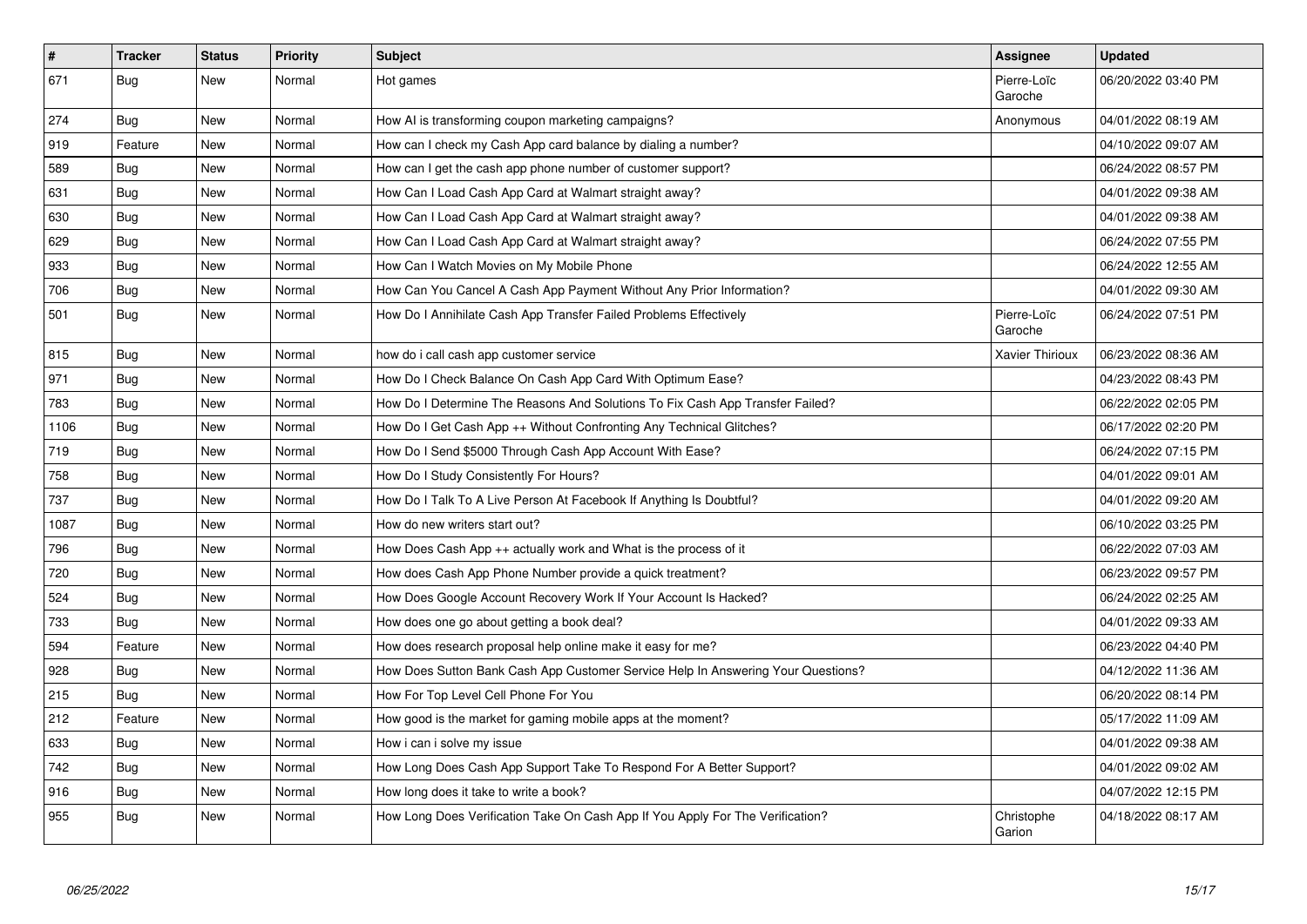| $\vert$ # | Tracker    | <b>Status</b> | <b>Priority</b> | <b>Subject</b>                                                            | <b>Assignee</b>        | <b>Updated</b>      |
|-----------|------------|---------------|-----------------|---------------------------------------------------------------------------|------------------------|---------------------|
| 571       | Bug        | New           | Normal          | How may the Cash app dispute your trade?                                  | Pierre-Loïc<br>Garoche | 06/25/2022 05:15 AM |
| 738       | Bug        | New           | Normal          | How Much Amount Do I Get Using The Referral Code For Cash App?            |                        | 04/01/2022 09:03 AM |
| 217       | <b>Bug</b> | New           | Normal          | How this service matter most?                                             |                        | 06/24/2022 08:22 AM |
| 1115      | Bug        | <b>New</b>    | Normal          | How to access your saved favorite Tiktok                                  |                        | 06/20/2022 01:07 PM |
| 784       | <b>Bug</b> | New           | Normal          | How To Add Money On Cash App Card And Check The Funds?                    |                        | 06/25/2022 02:10 AM |
| 762       | Bug        | <b>New</b>    | Normal          | How To Add Money To A Cash App Card If Struggling With Low Amount?        |                        | 06/24/2022 07:48 AM |
| 678       | Bug        | New           | Normal          | How to be a winner in buidnow gg                                          |                        | 06/24/2022 06:57 AM |
| 972       | <b>Bug</b> | New           | Normal          | How To Borrow Money From The Cash App? Get To Know About The Same         |                        | 04/25/2022 07:30 AM |
| 852       | <b>Bug</b> | <b>New</b>    | Normal          | How to cancel your French Bee flight within 24 hours?                     |                        | 04/01/2022 09:13 AM |
| 882       | Bug        | New           | Normal          | How to change bank account on cash app?                                   |                        | 04/01/2022 09:16 AM |
| 906       | Bug        | New           | Normal          | How To Change Cash App From Business To Personal Account For Any Reasons? |                        | 04/04/2022 09:57 AM |
| 1009      | Bug        | New           | Normal          | How to change routing number on Cash App?                                 |                        | 05/11/2022 07:13 AM |
| 1025      | <b>Bug</b> | <b>New</b>    | Normal          | how to change the logo in wordpress                                       |                        | 05/20/2022 06:00 AM |
| 518       | Bug        | New           | Normal          | How To Check The Balance Of Cash App Account By Taking Cash App Support?  |                        | 06/23/2022 05:15 PM |
| 536       | <b>Bug</b> | New           | Normal          | How to check the balance on the cash app card                             | Hamza<br>Bourbouh      | 06/25/2022 07:34 AM |
| 1024      | Bug        | <b>New</b>    | Normal          | How to choose the right broker                                            |                        | 05/14/2022 10:31 AM |
| 533       | Bug        | New           | Normal          | How to complete the homework assignments in economics in the easiest way? |                        | 06/25/2022 04:41 AM |
| 229       | Feature    | New           | Normal          | How To Delete Cash App Account? - Check Out the Steps In Detail           |                        | 05/01/2022 09:06 PM |
| 1101      | <b>Bug</b> | New           | Normal          | How to Delete Cash App History at once?                                   |                        | 06/16/2022 06:49 AM |
| 1064      | <b>Bug</b> | New           | Normal          | How to delete Cash App history?                                           | Pierre-Loïc<br>Garoche | 06/11/2022 10:29 AM |
| 976       | Bug        | New           | Normal          | How to delete the cash app account history right now?                     | Hamza<br>Bourbouh      | 04/27/2022 09:47 AM |
| 697       | Bug        | <b>New</b>    | Normal          | How to Descargar Pura TV For Android                                      |                        | 06/25/2022 06:01 AM |
| 984       | <b>Bug</b> | New           | Normal          | How to disable, permanently delete Twitter account on phone, PC           |                        | 05/09/2022 04:42 PM |
| 608       | Feature    | New           | Normal          | How To Do Hotmail Password Reset Without Phone Number?                    |                        | 04/01/2022 09:22 AM |
| 826       | <b>Bug</b> | New           | Normal          | How to Dowload MXL TV Premium                                             |                        | 05/26/2022 03:34 PM |
| 966       | <b>Bug</b> | New           | Normal          | How to Download the Filmes                                                |                        | 04/23/2022 04:04 AM |
| 591       | Bug        | New           | Normal          | How To Find Facebook Modifications For Your Spotify Premium Apk?          |                        | 06/19/2022 06:07 AM |
| 1038      | Bug        | New           | Normal          | How to Fix Canon Printer Offline ISsue                                    | Pierre-Loïc<br>Garoche | 05/27/2022 05:25 AM |
| 541       | <b>Bug</b> | New           | Normal          | How to fix the cash app payment failed errors?                            |                        | 06/24/2022 09:04 PM |
| 574       | <b>Bug</b> | New           | Normal          | How to fix the Epson printer offline issue due to a wired connection?     |                        | 06/24/2022 06:23 PM |